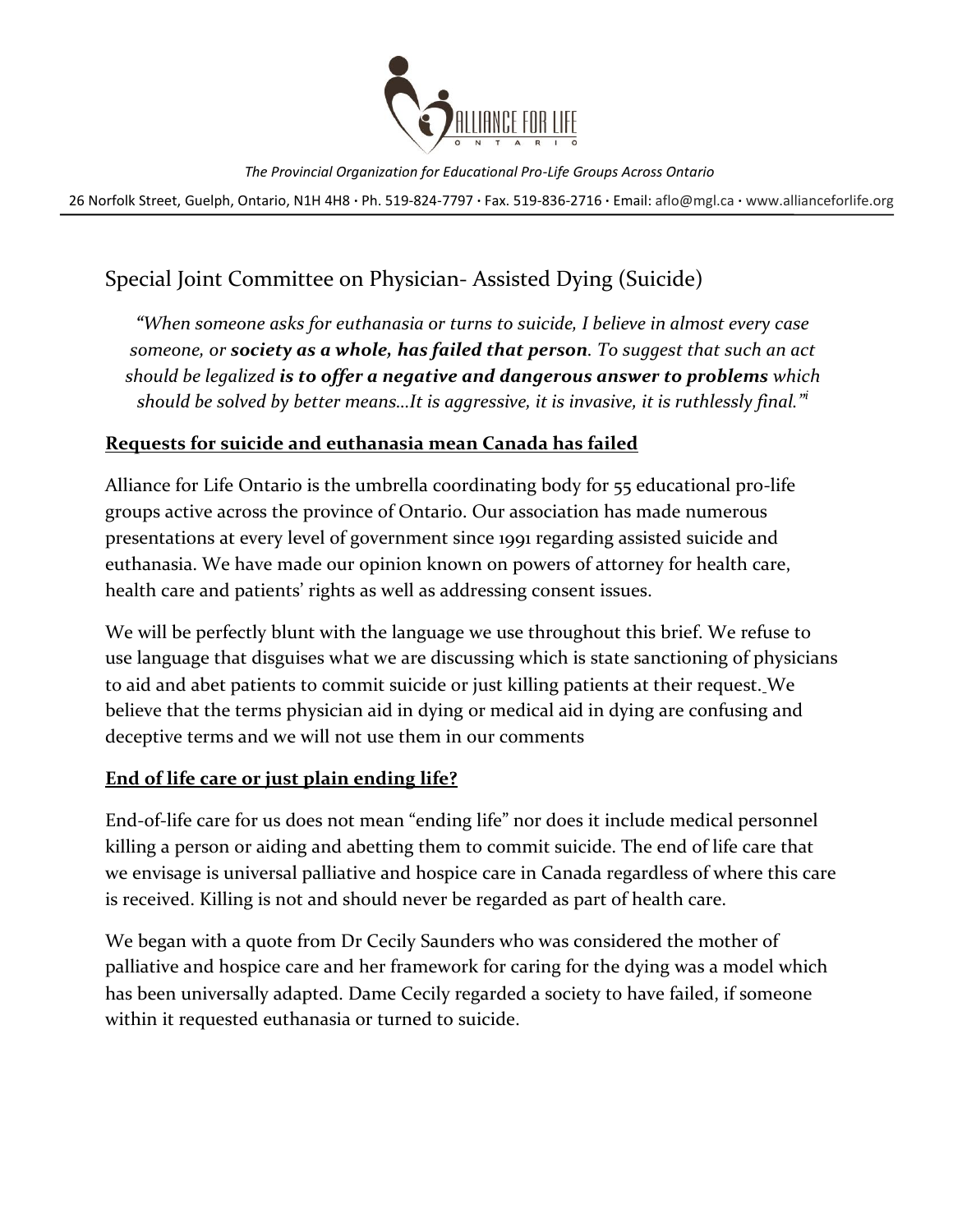

26 Norfolk Street, Guelph, Ontario, N1H 4H8 **∙** Ph. 519-824-7797 **∙** Fax. 519-836-2716 **∙** Email: [aflo@mgl.ca](mailto:aflo@mgl.ca) **∙** [www.allianceforlife.org](http://www.allianceforlife.org/)

We would say that Canada has certainly failed the chronically and terminally ill by having access to palliative and hospice care only available to a minority of its citizens. We have a dearth of pain management consultants, our physicians apparently have less than 10 hours of end of life education during their training and hospice and palliative care is only available to 15%-30% of Canadians.

### **Granting access to assisted suicide and euthanasia is negative and dangerous**

However, it seems we are ready to "offer a negative and dangerous answer" one might say the final solution, to the problems which arise because of our failure. Help the patient commit suicide or kill him at his request!

# *"..if the physician presumes to take into consideration in his work whether or not a life has value or not, the consequences are boundless and the physician becomes the most dangerous man in the state.."ii*

## **Quality of Life considerations instead of inviolable nature of human life**

During the last few years we have seen a gradual change in ethics regarding patient care. Somewhere along the way, the medical profession has lost sight of its sacred duty of do no harm and began considering the "quality of life" of its patients. We have only to look at the horrendous rates of termination of children, living with Trisomy 18,13 or 21, in the womb as an example. If this attitude of "life not worthy to be lived" appears already to be in place then it becomes a simple activity to transfer it to the chronically or terminally ill, the aged or disabled. It is exactly because physicians and other health professionals are trusted at our most vulnerable times that they should not be given a state license to kill.

### **Doctors should never be licensed to kill their patients**

For thousands of years our medical profession has served human life and not taken it. The respect accorded human life is referenced in both the classical Hippocratic Oath and the Modern version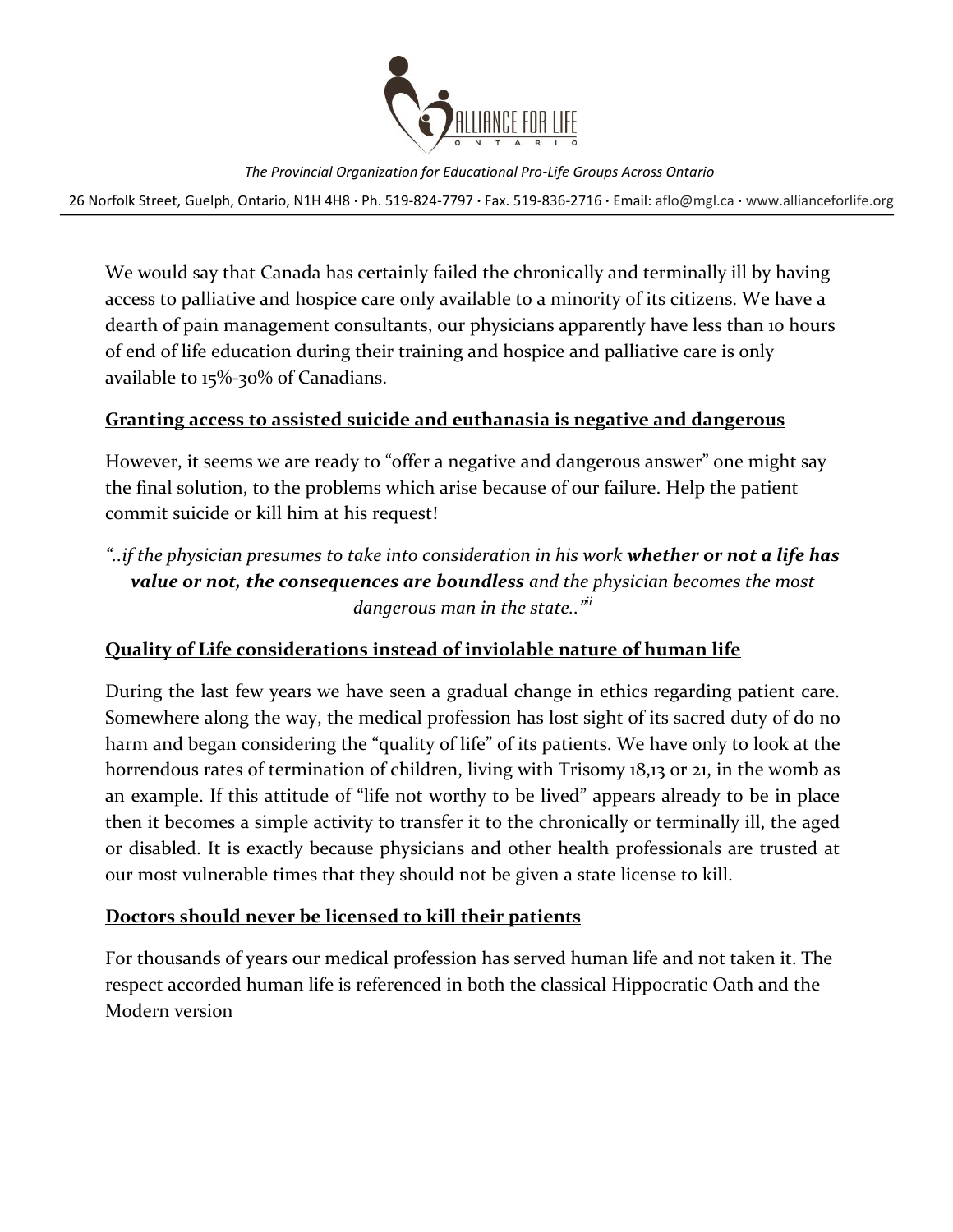

26 Norfolk Street, Guelph, Ontario, N1H 4H8 **∙** Ph. 519-824-7797 **∙** Fax. 519-836-2716 **∙** Email: [aflo@mgl.ca](mailto:aflo@mgl.ca) **∙** [www.allianceforlife.org](http://www.allianceforlife.org/)

## **Hippocratic Oath: Classical Version**

*I will neither give a deadly drug to anybody who asked for it, nor will I make a suggestion to this effect*. iii

### **Hippocratic Oath: Modern Version**

I will remember that there is art to medicine as well as science, and that warmth, sympathy, *and understanding may outweigh the surgeon's knife or the chemist's drug…..Most especially must I tread with care in matters of life and death. If it is given me to save a life, all thanks. But it may also be within my power to take a life; this awesome responsibility must be faced with great humbleness and awareness of my own frailty. Above all, I must not play at God….I will remember that I remain a member of society, with special obligations to all my fellow*  human beings, those sound of mind and body as well as the infirm.<sup>iv</sup>

# **Medically assisted suicide and euthanasia for those living with disabilities but not for the able-bodied**

"*When words create an image of people with disabilities as being totally different from everyone else, our basic humanity may not be recognized. This can then become the justification for the denial of basic human and civil rights, including the right to medical care and even life, itself."<sup>v</sup>*

The above quote contains many of our fears. We know that this committee has heard from voices on all sides which have provided a mountain of information to be considered. Our brief addition to this information is basic and simple. Legalizing assisted suicide and euthanasia for people who are suffering or living with disabilities is indeed treating them and seeing them differently from able bodied human beings is discrimination with fatal and final consequences. Anyone who directly and intentionally plans to take the life of another person in Canada currently commits homicide. This committee is being asked to set up a system which will allow killing, not of those with ability though but for those with disabilities! What message is that sending to Canadians living with disability in Canada? Later in our brief we have included the voice of one such person, Steven Passmore.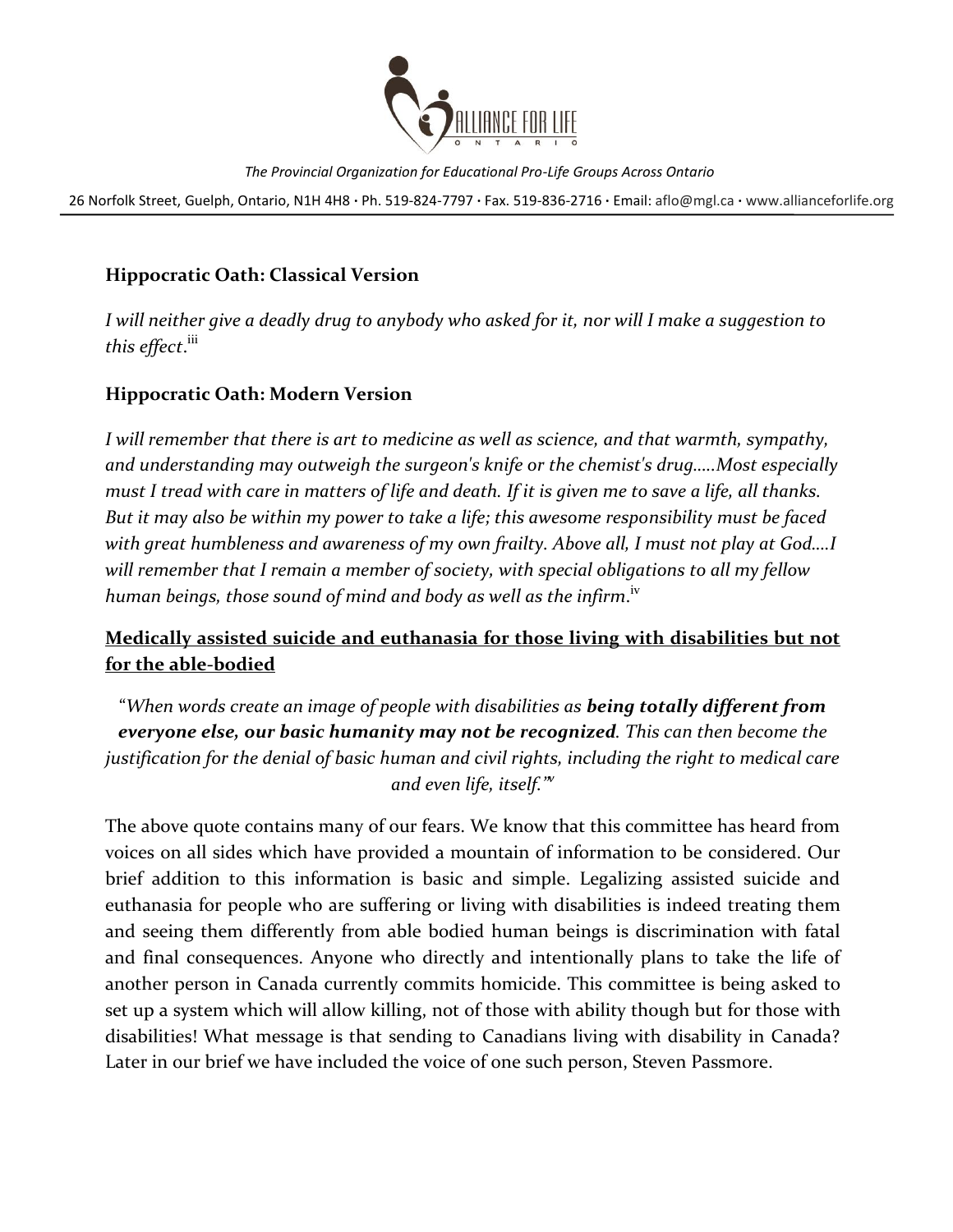

26 Norfolk Street, Guelph, Ontario, N1H 4H8 **∙** Ph. 519-824-7797 **∙** Fax. 519-836-2716 **∙** Email: [aflo@mgl.ca](mailto:aflo@mgl.ca) **∙** [www.allianceforlife.org](http://www.allianceforlife.org/)

## **Canada a democracy or totalitarian regime**?

*"…Euthanasia constitutes a major breach against laws of humanity. It could in fact signify abandoning the very concept of democracy and relegate us to a new world and society which will be totalitarian… A society in which people may dispose of the very lives of others, where you have to be declared fit by others to receive from society the right to live…"vi*

### **The sickest and most vulnerable among us use the most health dollars!**

The aforementioned quote ask some very real questions of our society. In a climate where our health care system is extremely financially overloaded what are we to do? Possibly, the real question is what we will not do? On January  $1<sup>th</sup>$  2016 a research paper was published in the Canadian Medical Association Journal, regarding "A three year study of high cost users of health care in Ontario. Basically, it found that the sickest of us use the most health care dollars, well that is a hardly a revelation – so why raise it?

### **A 3-year study of high-cost users of health care**

- 1. [Walter P. Wodchis,](http://www.cmaj.ca/search?author1=Walter+P.+Wodchis&sortspec=date&submit=Submit)
- 2. [Peter C. Austin,](http://www.cmaj.ca/search?author1=Peter+C.+Austin&sortspec=date&submit=Submit)
- 3. [David A. Henry](http://www.cmaj.ca/search?author1=David+A.+Henry&sortspec=date&submit=Submit)

### [+](http://www.cmaj.ca/content/early/2016/01/11/cmaj.150064) Author Affiliations

- *1. Institute for Health Policy Management and Evaluation (Wodchis, Austin, Henry), University of Toronto; Institute for Clinical Evaluative Sciences (Wodchis, Austin, Henry); Toronto Rehabilitation Institute (Wodchis); Dalla Lana School of Public Health (Henry), University of Toronto, Toronto, Ont.*
- 1. Walter Wodchis, E-mail [walter.wodchis@utoronto.ca](mailto:walter.wodchis@utoronto.ca)

### **Abstract**

**Background:** Characterizing high-cost users of health care resources is essential for the development of appropriate interventions to improve the management of these patients. We sought to determine the concentration of health care spending, characterize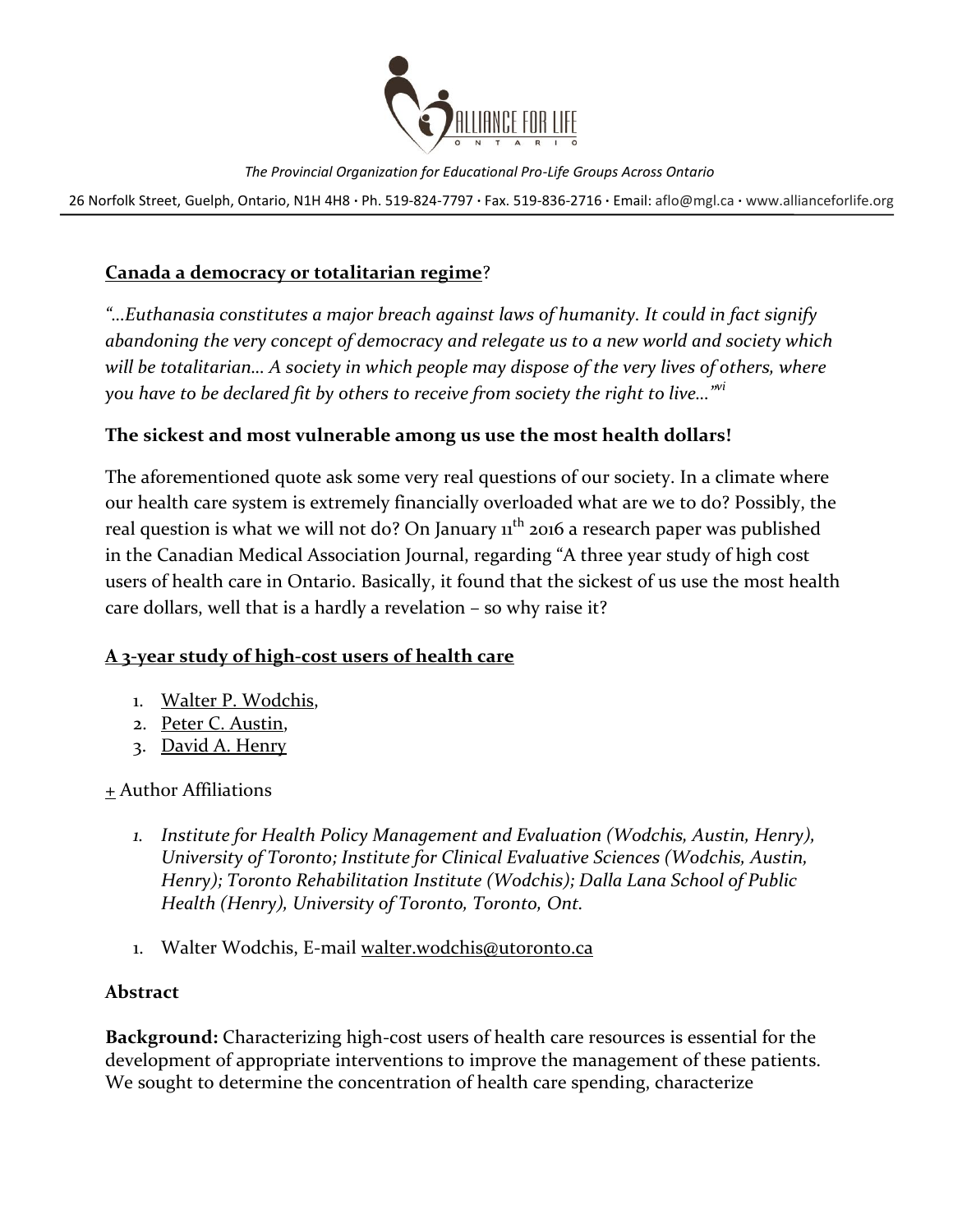

26 Norfolk Street, Guelph, Ontario, N1H 4H8 **∙** Ph. 519-824-7797 **∙** Fax. 519-836-2716 **∙** Email: [aflo@mgl.ca](mailto:aflo@mgl.ca) **∙** [www.allianceforlife.org](http://www.allianceforlife.org/)

demographic characteristics and clinical diagnoses of high-cost users and examine the consistency of their health care consumption over time.

**Methods:** We conducted a retrospective analysis of all residents of Ontario, Canada, who were eligible for publicly funded health care between 2009 and 2011. We estimated the total attributable government health care spending for every individual in all health care sectors.

**Results:** More than \$30 billion in annual health expenditures, representing 75% of total government health care spending, was attributed to individual costs. One-third of highcost users (individuals with the highest 5% of costs) in 2009 remained in this category in the subsequent 2 years. Most spending among high-cost users was for institutional care, in contrast to lower-cost users, among whom spending was predominantly for ambulatory care services. Costs were far more concentrated among children than among older adults. The most common reasons for hospital admissions among high-cost users were chronic diseases, infections, acute events and palliative care.

**Interpretation:** Although high health care costs were concentrated in a small minority of the population, these related to a diverse set of patient health care needs and were incurred in a wide array of health care settings**. Improving the sustainability of the health care system through better management of high-cost users will require different tactics for different high-cost populations**. vii

A colleague in the United States had read through this research and related the following which we believe sums it up.

*"Years ago I went to a talk by the director of HHS's Medicare program. He was asked about the finding that some very high percentage of health care dollars was spent on people in the last weeks of life. In response he told a story: The British government was very concerned about the high death rate from train accidents in the UK, and it appointed a commission to study the problem. After long research and deliberation the commission found that most of the deaths from British train accidents were among people who had been riding in the last car of the train. The solution, they concluded, was obvious: Remove the last car.*

*Everybody laughed, and he remarked: That's what these figures are like. OF COURSE we spend most health care dollars on the sickest people, including people with life-threatening illnesses. And if you somehow take them out of the system, we will be spending most of our*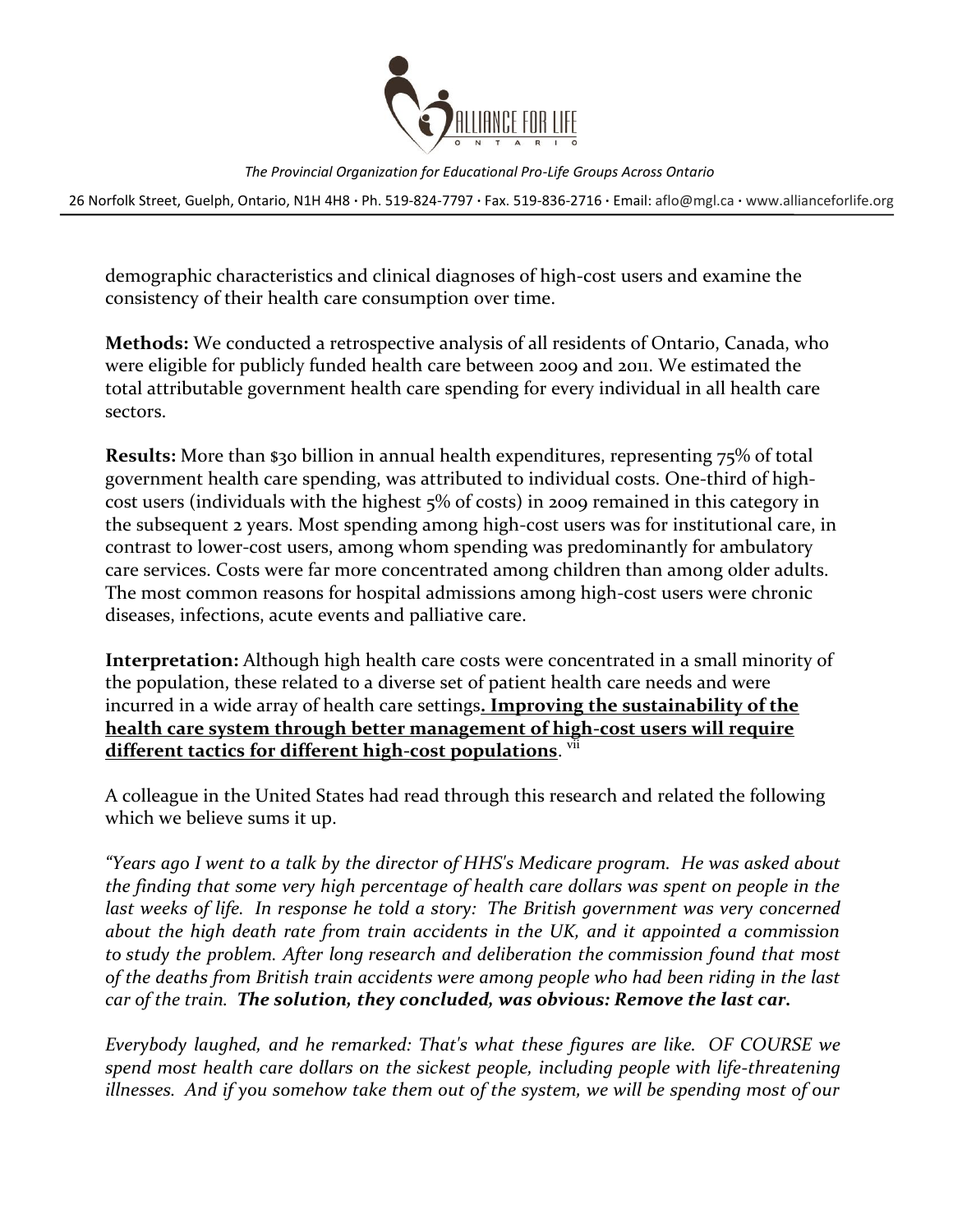

26 Norfolk Street, Guelph, Ontario, N1H 4H8 **∙** Ph. 519-824-7797 **∙** Fax. 519-836-2716 **∙** Email: [aflo@mgl.ca](mailto:aflo@mgl.ca) **∙** [www.allianceforlife.org](http://www.allianceforlife.org/)

*health care dollars on the NEXT most seriously ill people, because now they will be the last car. Amazingly enough, people who are well don't need expensive medical treatment!*

*This was MANY years ago. I suspect this is no longer recognized by many of our health policymakers as a joke. They want to remove the last car."*

## **"..better management of high-cost users will require different tactics for different high-cost populations"**

Will this translate into our most sick and most vulnerable being offered assisted suicide or euthanasia so that we can "remove the last car"?

# **The Supreme Court of Canada has no jurisdiction to devalue human life or to bully the Canadian government into setting up a system for state sanctioned medical killing.**

The Supreme Court of Canada has taken the unprecedented step of devaluing human life a step which is totally outside of its jurisdiction. Every human life has an "inalienable right to life," a sacrosanct or sacred nature purely because he or she is human. No Court, government, or organization indeed no committee special or otherwise may determine by law, guideline or policy that an innocent human being may be killed or aided or abetted to commit suicide. Human life is an objective good and it is out of the jurisdiction of any of the aforementioned to devalue human life making it subjective to some arbitrary delineation.

The Universal Declaration of Human Rights ensures this, and the Preamble to the Canadian Constitution/Charter of Rights and Freedoms recognize the "Supremacy of God." Therefore from a human rights and faith perspective innocent human life must be upheld as to own an inviolable nature.

### **Universal declaration on Human Rights 1947**

Preamble "*Whereas recognition of the inherent dignity and of the equal and inalienable rights of all members of the human family is the foundation of freedom, justice and peace in the world,….Now, Therefore THE GENERAL ASSEMBLY proclaims THIS UNIVERSAL DECLARATION OF HUMAN RIGHTS as a common standard of achievement for all peoples and all nations, to the end that every individual and every organ of society, keeping this Declaration constantly in mind, shall strive by teaching and education to promote respect*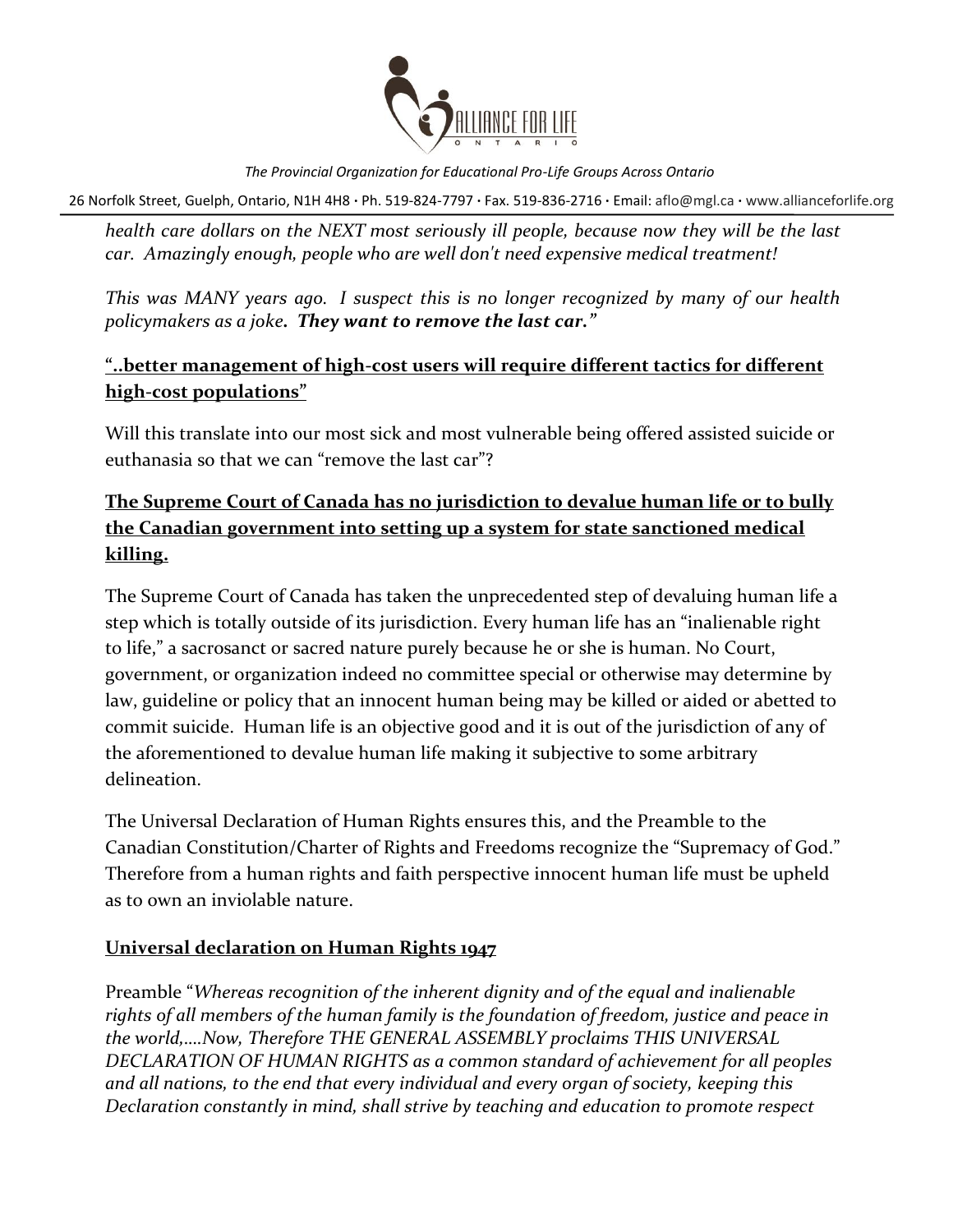

26 Norfolk Street, Guelph, Ontario, N1H 4H8 **∙** Ph. 519-824-7797 **∙** Fax. 519-836-2716 **∙** Email: [aflo@mgl.ca](mailto:aflo@mgl.ca) **∙** [www.allianceforlife.org](http://www.allianceforlife.org/)

*for these rights and freedoms and by progressive measures, national and international, to secure their universal and effective recognition and observance, both among the peoples of Member States themselves and among the peoples of territories under their jurisdiction..*

### **The Constitution Act, 1982**

Citation: *The Constitution Act, 1982*, being Schedule B to the *[Canada Act 1982](http://www.statutelaw.gov.uk/documents/1982/11/ukpga)* (UK), 1982, [c11](http://www.statutelaw.gov.uk/documents/1982/11/ukpga) 

## **PART I CANADIAN CHARTER OF RIGHTS AND FREEDOMS**

" Whereas Canada is founded upon principles that recognize the supremacy of God and the rule of law: ……"

## **The first duty of any government is to protect its people**

*"Government is not reason, it is not eloquence, it is force, like fire, a troublesome servant and*  a fearful master. Never for a moment should it be left to irresponsible action.<sup>viii</sup>

It is our contention that it is an "irresponsible action " by this Government to endeavor to design guidelines to implement medical killing in Canada . State sanctioning and abetting of suicide or medical killing is wrong. A government's first duty is to protect its people and while the Supreme Court appears to have performed legal gymnastics to find a right to die within the right to life – this government does not have to be bullied into action.

*The most basic duty of a government is to protect its people.ix*

*The central purpose of government in a democracy is to be the role model for, and protector of, equality and freedom and our associated human rights. For the first, government leaders are social servants, since through completing their specific responsibilities they serve society and the people. But above and beyond this they must set an ethical standard, for the people to emulate. For the second, the legal system and associated regulation are the basic means to such protection, along with the institutions of the military, for defense against foreign threats, and the police.<sup>x</sup>*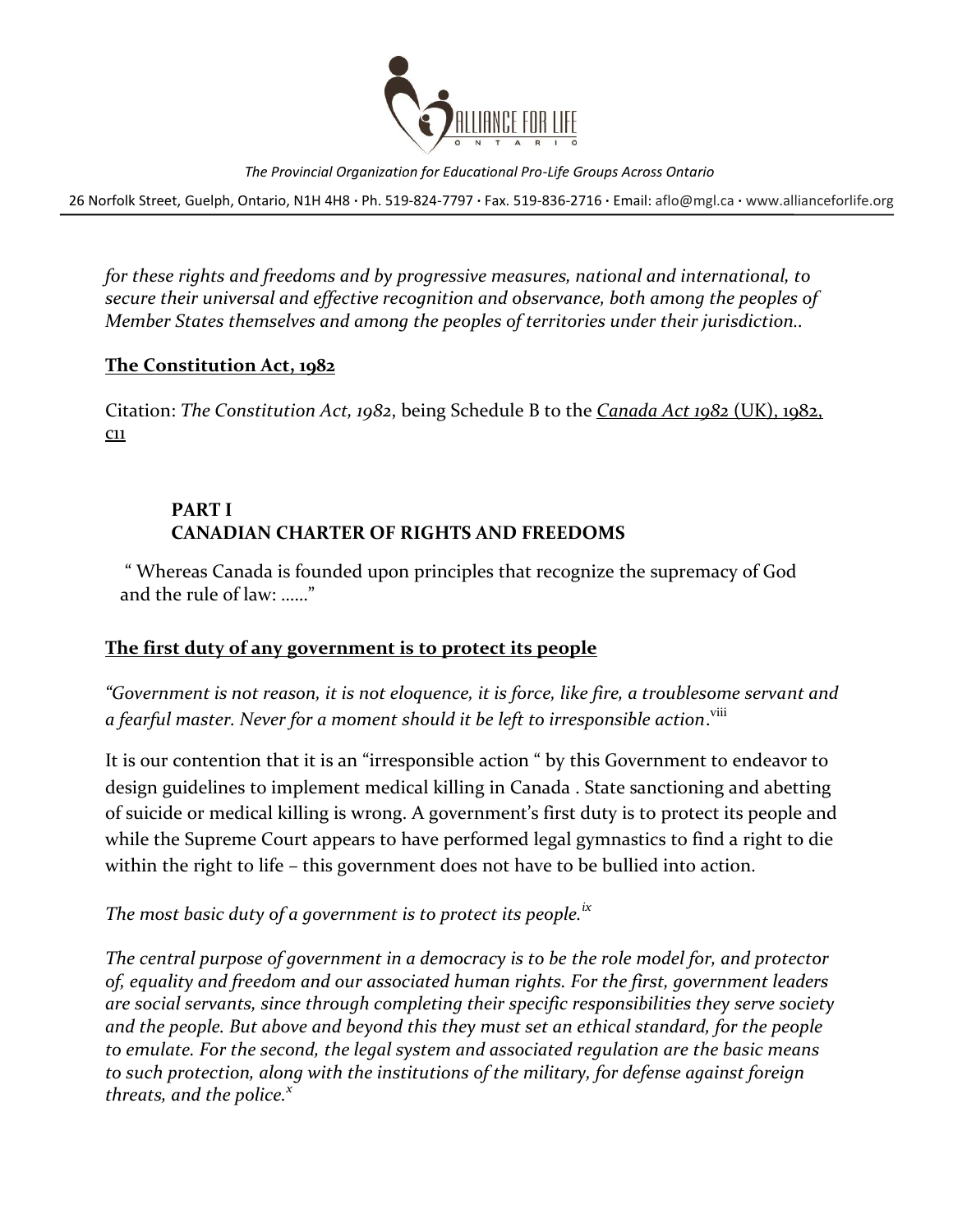

26 Norfolk Street, Guelph, Ontario, N1H 4H8 **∙** Ph. 519-824-7797 **∙** Fax. 519-836-2716 **∙** Email: [aflo@mgl.ca](mailto:aflo@mgl.ca) **∙** [www.allianceforlife.org](http://www.allianceforlife.org/)

We find it difficult to see how our government will continue to "*be the role model*" or *"set an ethical standard for people to emulate"* should it succumb to, what we perceive to be, an irrational pressure from the Supreme Court. The Supreme Court even overturned its own precedent in Rodrigues(1993) to insist that the Canadian Government legislate for these exemptions- a request which devalues every Canadian human life and we believe is outside its jurisdiction.

### **Use the "notwithstanding clause"**

We have a mechanism, the notwithstanding clause" which would provide 5 years for Canada to properly reflect on whether killing people is indeed a Canadian value. An elected Government makes the laws that rule Canada not the Supreme Court. It is apparent that most people do not understanding the precipice we now stand upon.

### **Every Canadian's rights are in jeopardy**

Importantly, each of our lives has been devalued by the Supreme Court decision in Carter. Also, by allowing "exemptions" for some, to request assisted suicide or euthanasia, all Canadians have had their rights compromised. The physicians and indeed other health professionals, such as pharmacists, nurses, physician assistants, who have ethical, conscience and religious rights, not to be involved in medical killing, are being forced by threaten of sanction to be involved. Lawyers who may not wish to represent a client requesting exemption may also be under pressure. Judges ,who may not wish to rule in these cases, will be forced to do so. Institutions both religious and secular will be mandated to participate and of course all of us will be forced to support medical killing with our tax dollars. While many decry the idea of a "slippery slope" one has only to look at other jurisdictions to know the precipice we face in Canada.

### **In 1988 The British Medical Association stated;**

*"..the deliberate taking of human life should remain a crime..this rejection of a change in law is not just subordination of individual well-being to social policy. It is instead, an affirmation of the supreme value of the individual, no matter how worthless and hopeless that individual may feel."xi*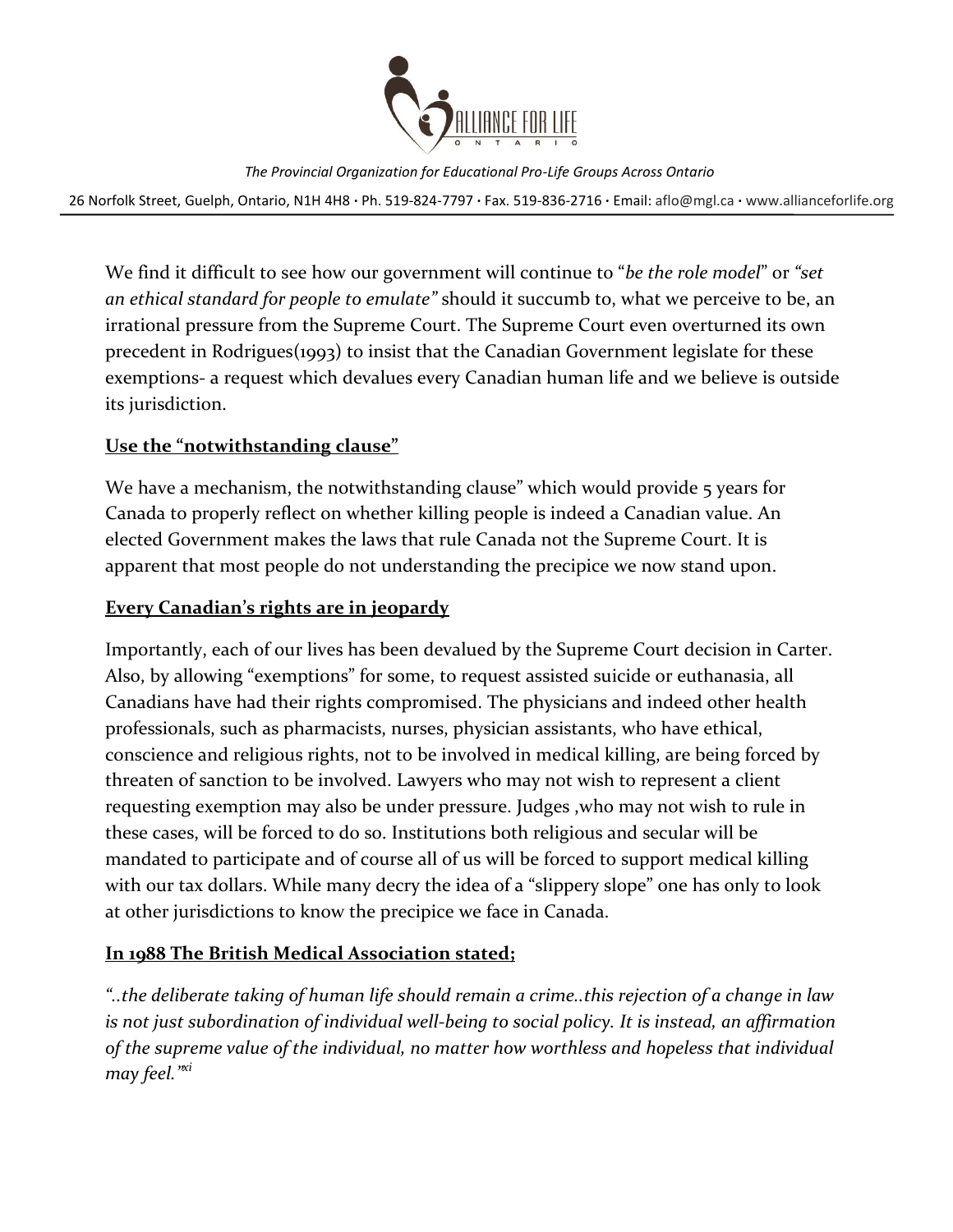

26 Norfolk Street, Guelph, Ontario, N1H 4H8 **∙** Ph. 519-824-7797 **∙** Fax. 519-836-2716 **∙** Email: [aflo@mgl.ca](mailto:aflo@mgl.ca) **∙** [www.allianceforlife.org](http://www.allianceforlife.org/)

# **Does palliative care include killing a person?- Not according to the World Health Organization**

Palliative Care for us does not include assisting in suicide or euthanasia and we are glad that the WHO organization agrees.

## **WHO Definition of Palliative Care**

*Palliative care is an approach that improves the quality of life of patients and their families facing the problem associated with life-threatening illness, through the prevention and relief of suffering by means of early identification and impeccable assessment and treatment of pain and other problems, physical, psychosocial and spiritual. Palliative care:*

- *provides relief from pain and other distressing symptoms;*
- *affirms life and regards dying as a normal process;*
- *intends neither to hasten or postpone death;*
- *integrates the psychological and spiritual aspects of patient care;*
- *offers a support system to help patients live as actively as possible until death;*
- *offers a support system to help the family cope during the patients illness and in their own bereavement;*
- *uses a team approach to address the needs of patients and their families, including bereavement counselling, if indicated;*
- *will enhance quality of life, and may also positively influence the course of illness;*
- *is applicable early in the course of illness, in conjunction with other therapies that are intended to prolong life, such as chemotherapy or radiation therapy, and includes those investigations needed to better understand and manage distressing clinical complications.xii*

# **Does Canadian Hospice care include suicide or killing? It did not used to but now…?**

Sadly, the revised definition of Hospice Palliative care, which follows, bears no resemblance to the 1997 document which strongly supported human life and totally opposed euthanasia and assisted suicide. However, if we understand words as they were intended to be read and adopt their true to meaning, then assisted suicide and euthanasia will never be a part of hospice palliative care in Canada.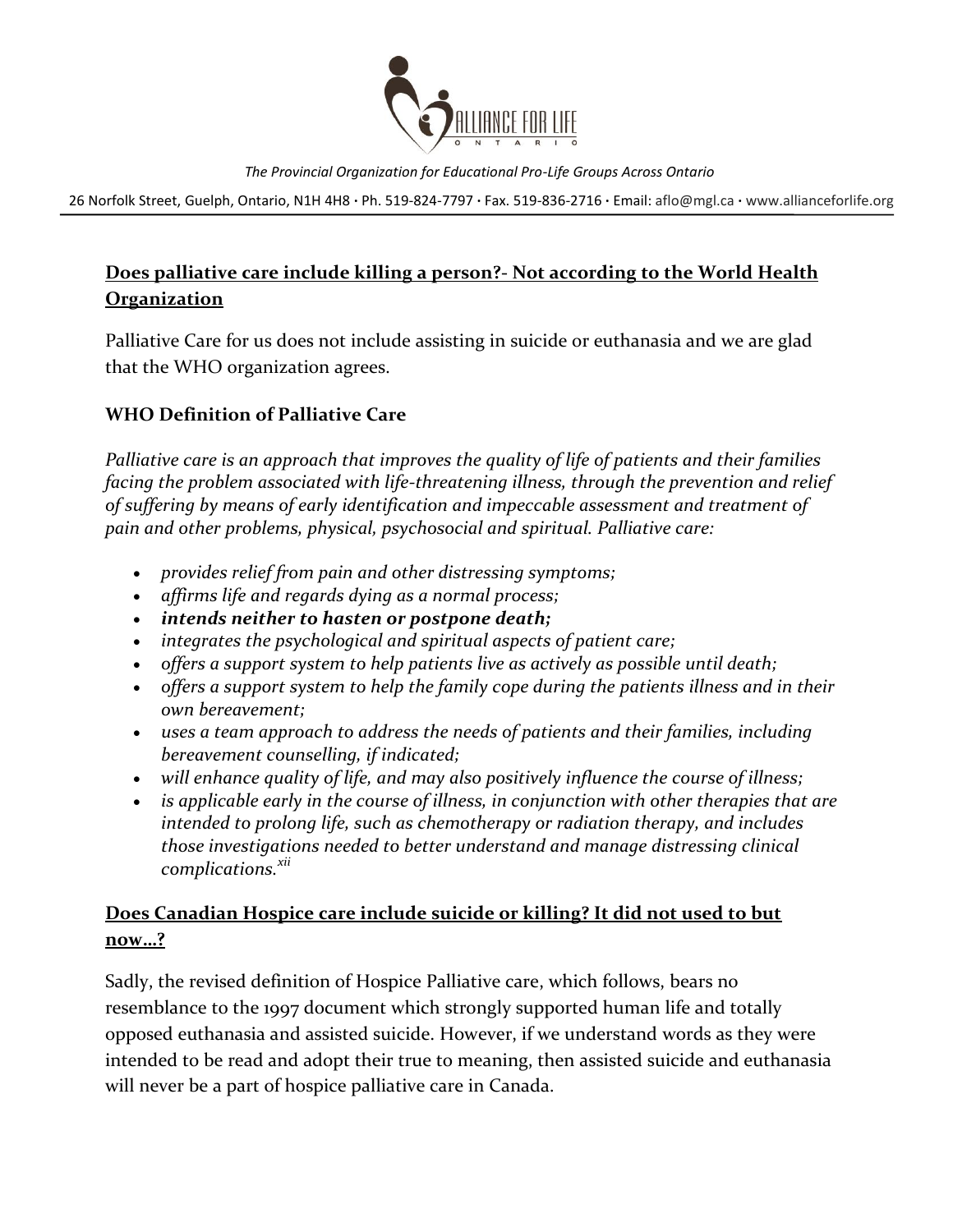

26 Norfolk Street, Guelph, Ontario, N1H 4H8 **∙** Ph. 519-824-7797 **∙** Fax. 519-836-2716 **∙** Email: [aflo@mgl.ca](mailto:aflo@mgl.ca) **∙** [www.allianceforlife.org](http://www.allianceforlife.org/)

### **The Canadian Hospice Palliative Care Association**

*The CHPCA is the national voice for Hospice Palliative Care in Canada. Advancing and advocating for quality end-of-life/hospice palliative care in Canada, its work includes public policy, public education and awareness.* 

*Established in 1991, its volunteer Board of Directors is composed of hospice palliative care workers and volunteers from Canadian provinces and territories as well as members-atlarge.*

### *What is Hospice Palliative Care?*

*The following definition was taken from the Canadian Hospice Palliative Care Norms of Practice following extensive national consultation.*

*Hospice palliative care aims to relieve suffering and improve the quality of living and dying.*

*Hospice palliative care strives to help patients and families:*

- *address physical, psychological, social, spiritual and practical issues, and their associated expectations, needs, hopes and fear.*
- *prepare for and manage self-determined life closure and the dying process*
- *Cope with loss and grief during the illness and bereavement.*

### *Hospice palliative care aims to:*

- *treat all active issues*
- *prevent new issues from occurring*
- *Promote opportunities for meaningful and valuable experiences, personal and spiritual growth, and self-actualization.*

*Hospice palliative care is appropriate for any patient and/or family living with, or at risk of developing, a life-threatening illness due to any diagnosis, with any prognosis, regardless of age, and at any time they have unmet expectations and/or needs, and are prepared to accept care.Hospice palliative care may complement and enhance disease-modifying therapy or it may become the total focus of care.Hospice palliative care is most effectively delivered by an interdisciplinary team of healthcare providers who are both knowledgeable*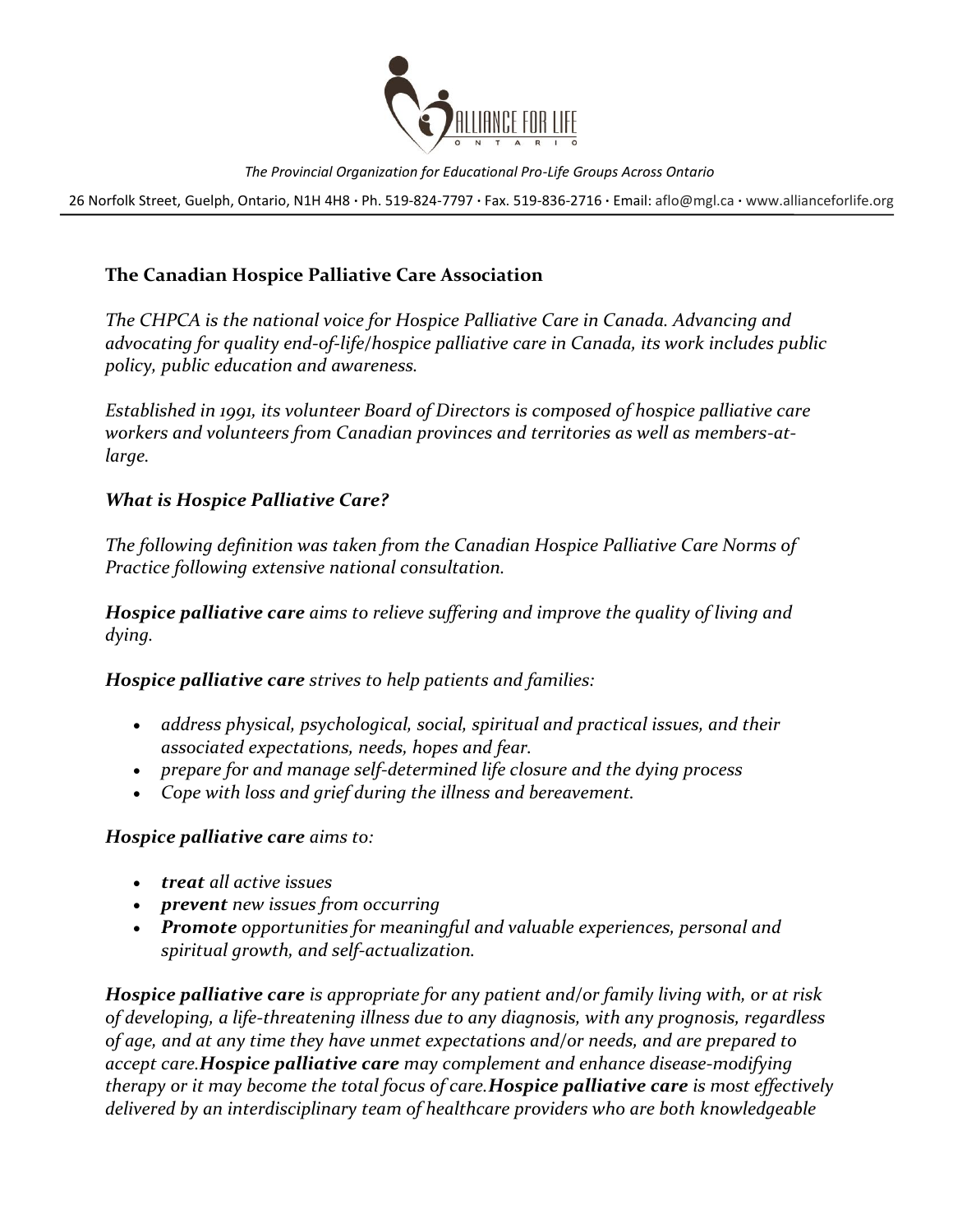

26 Norfolk Street, Guelph, Ontario, N1H 4H8 **∙** Ph. 519-824-7797 **∙** Fax. 519-836-2716 **∙** Email: [aflo@mgl.ca](mailto:aflo@mgl.ca) **∙** [www.allianceforlife.org](http://www.allianceforlife.org/)

*and skilled in all aspects of the caring process related to their discipline of practice. These providers are typically trained by schools or organizations that are governed by educational standards. Once licensed, providers are accountable to standards of professional conduct that are set by licensing bodies and/or professional associations.*

### **Euthanasia in Canada**

There are children who come to mind when we look back over the years. The oxymoronic term "mercy-killing" has been used to soften our response, to the homicides of children such as Katie Lynn Baker, Charles Antoine Blaise, Ryan Wilkinson, Brandy lee Thompson and of course Tracy Lynn Latimer. None of these children appeared to have expressed a wish to die but others around them have ensured their death. These children had two things in common, they died or suffered assault at the hands of their parents and they each lived with disability. The question we asked more than once was, if these children had been able-bodied would society have responded with such disregard at the taking of their young lives?

The following is a letter from a good friend of our association who lives with cerebral palsy in Hamilton Ontario.

**"Abandoned, Neglected, brokenhearted I am left crying myself to sleep**" - What the ruling of the Supreme Court of Canada in the Carter case has meant to me and many other Canadians.

When I was a child my family placed me in a "home" for kids like me - I had disabilities because of cerebral palsy. Over the course of my six years stay I felt totally abandoned by my family. One question would often fill my thoughts, "does anyone really care?" In the wake of the Supreme Court decision in Carter, decriminalizing euthanasia and physician assisted suicide, I feel that same abandonment and again the question circles my mind after all these years – "does anyone really care?"

I have been abandoned by several key sectors of society - among these are, the Canadian Supreme Court, the Canadian Government, Canadian Law, the Canadian Medical Association, the Church in Canada and the Canadian Media.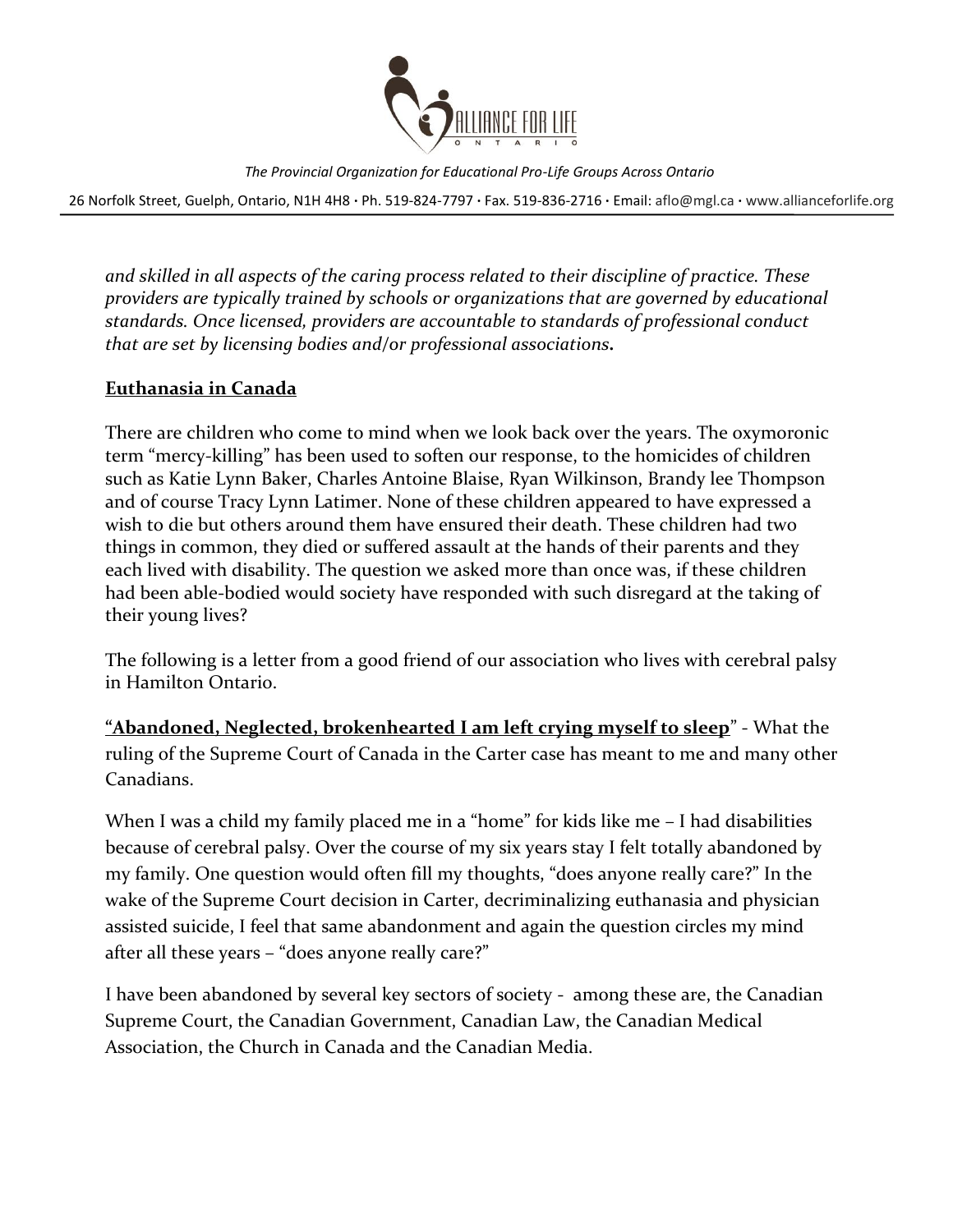

26 Norfolk Street, Guelph, Ontario, N1H 4H8 **∙** Ph. 519-824-7797 **∙** Fax. 519-836-2716 **∙** Email: [aflo@mgl.ca](mailto:aflo@mgl.ca) **∙** [www.allianceforlife.org](http://www.allianceforlife.org/)

You may ask why this sense of abandonment and this would be my answer. These sectors were the pillars of society on which, I knew as a Canadian living with disabilities, I could depend upon to look after me, uphold my rights, to life, to support, care and protection.

Now with the changes I have lost my confidence in these institutions to protect me. I was told recently, "Stephen you should not go to the doctor alone – make sure you have someone to go with you." So what am I left to do – who will hold my hand? The sense of abandonment, my sense of grief and disappointment is so palpable it is like a yoke on my shoulders. Where do I go now, to whom do I speak? – I want to live even though some people may not find my life worth living. I am grateful to all of the key sectors that I mentioned for the life I have had so far. But when the law allows physicians to kill patients and those with consciences are forced to kill or pressured out of medicine. When people who want to commit suicide are exulted in the media to the point where we change the law and the voice of those of us who wish to live is disregarded and silenced – what am I to think?

Over the last 25 years, I have spoken about three key issues facing people with disabilities, equality, value and acceptance. I have tried to communicate to all Canadians that these three things must be protected under Canadian law to keep us all safe. People like me have always known that we were just tolerated, not really accepted, had no value and no equality in the eyes of many Canadians. You built us ramps to buildings but not to Canadian hearts.

The Supreme Court judgement, added to the betrayal and neutrality of key sectors of society that has reinforced the concept of *out of sight, out of mind,* it is now out of the way!

That is why I feel so deeply abandoned because the Carter decision proves I have no equality no value or acceptance. If my choice to live can be circumvented, in my best interests of course - where is my autonomy? Who gave anyone the right to take away my autonomy? Choices are made for me every day. Where I may live, how much money I receive and now finally, with these changes, when I will die. They will provide various reasons, such as economics, dependency, pain and suffering or quality of life and then they will decide. Society will decide for me, based on what it thinks not what I think. After all Canadian society knows what is best for me – who would want to live like Steven anyway. I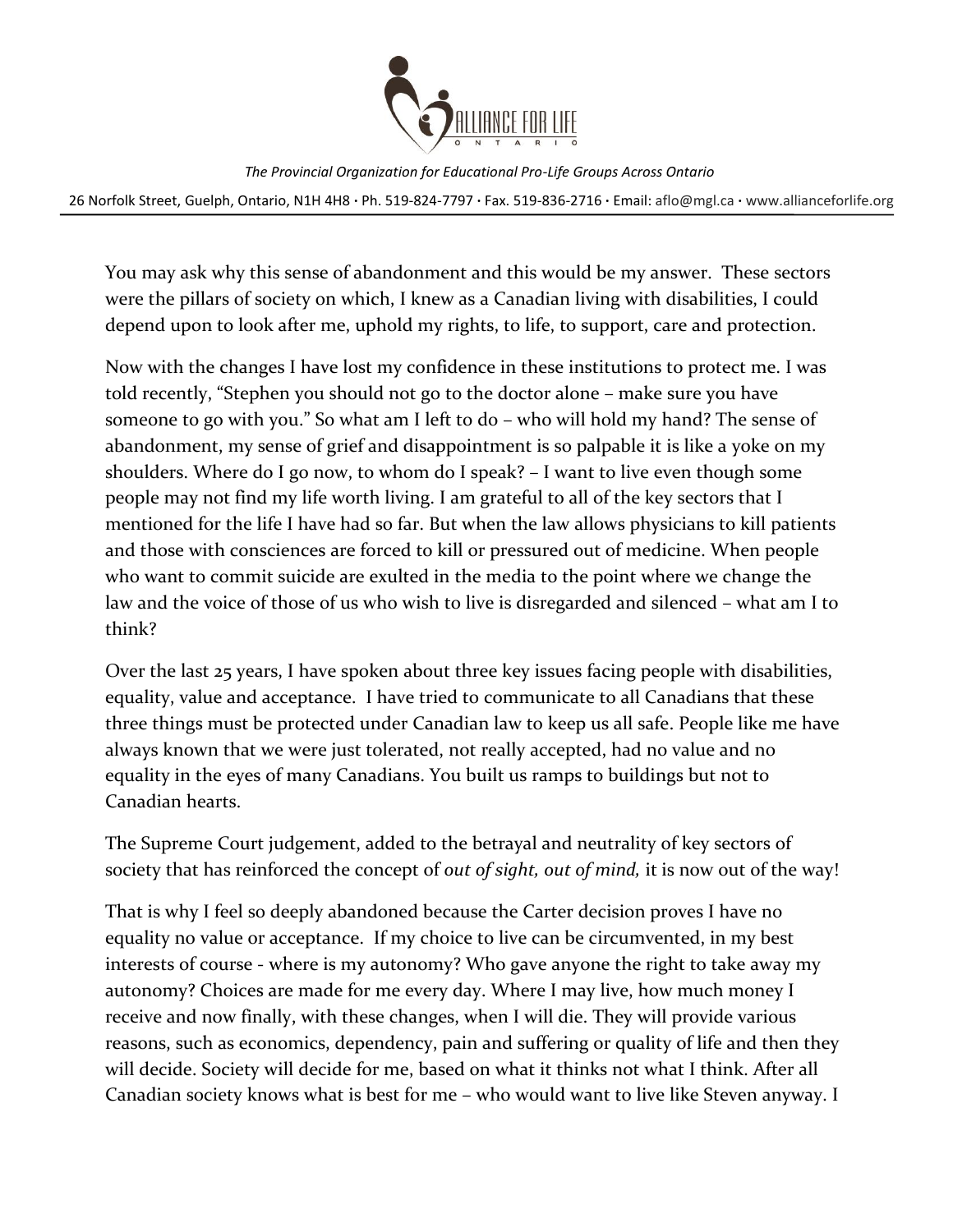

26 Norfolk Street, Guelph, Ontario, N1H 4H8 **∙** Ph. 519-824-7797 **∙** Fax. 519-836-2716 **∙** Email: [aflo@mgl.ca](mailto:aflo@mgl.ca) **∙** [www.allianceforlife.org](http://www.allianceforlife.org/)

shout but no one wants to hear. The Carter ruling establishes two types of Canadians, those upon whom we confer equality, value and acceptance and those, like me, to whom they will be withheld.

There is great talk about being more inclusive, a kinder and gentler Canada – is that just rhetoric – or does that really include the elderly, disabled the marginalized? Or have we become so cold that we will no longer provide the essentials of human life, the supports needed like health care and financial aid to those who require such assistance. I feel as though I need to apologize for being born with a disability, as though somehow it is my fault.

Someone recently said that because the government has become our provider it is as though the key sectors of society do not want to look after us anymore. Why give him healthcare? Why provide for or assist him we certainly do not want to extend his future. Is this because I am different, because I need a hand, a lift up?

What we are about to do, allowing physicians to kill patients or helping them to commit suicide, is so dangerous, so horrific, so detrimental to Canadian values.

It is said that how a nation treats its most vulnerable is the measure of that nation. Please speak up for my right to live. Our future as Canadians must include the vulnerable and marginalized. As a man living with disabilities I have no voice, and unless I want to kill myself I am closed out of Canadian media. Please ensure that all Canadians have a future – protect us from those doctors who will kill us, protect us from the media which asks you who would want to live like them? Defend us from the law which has been turned upside down and from a government that refuses to protect our lives.

Whatever happened to Canada the good? I am on a ledge right now will Canada pull me back or push me off? Forever committed to making a stronger and more inclusive Canada

An advocate for the marginalized in Canada.

Yours sincerely,

Steven Passmore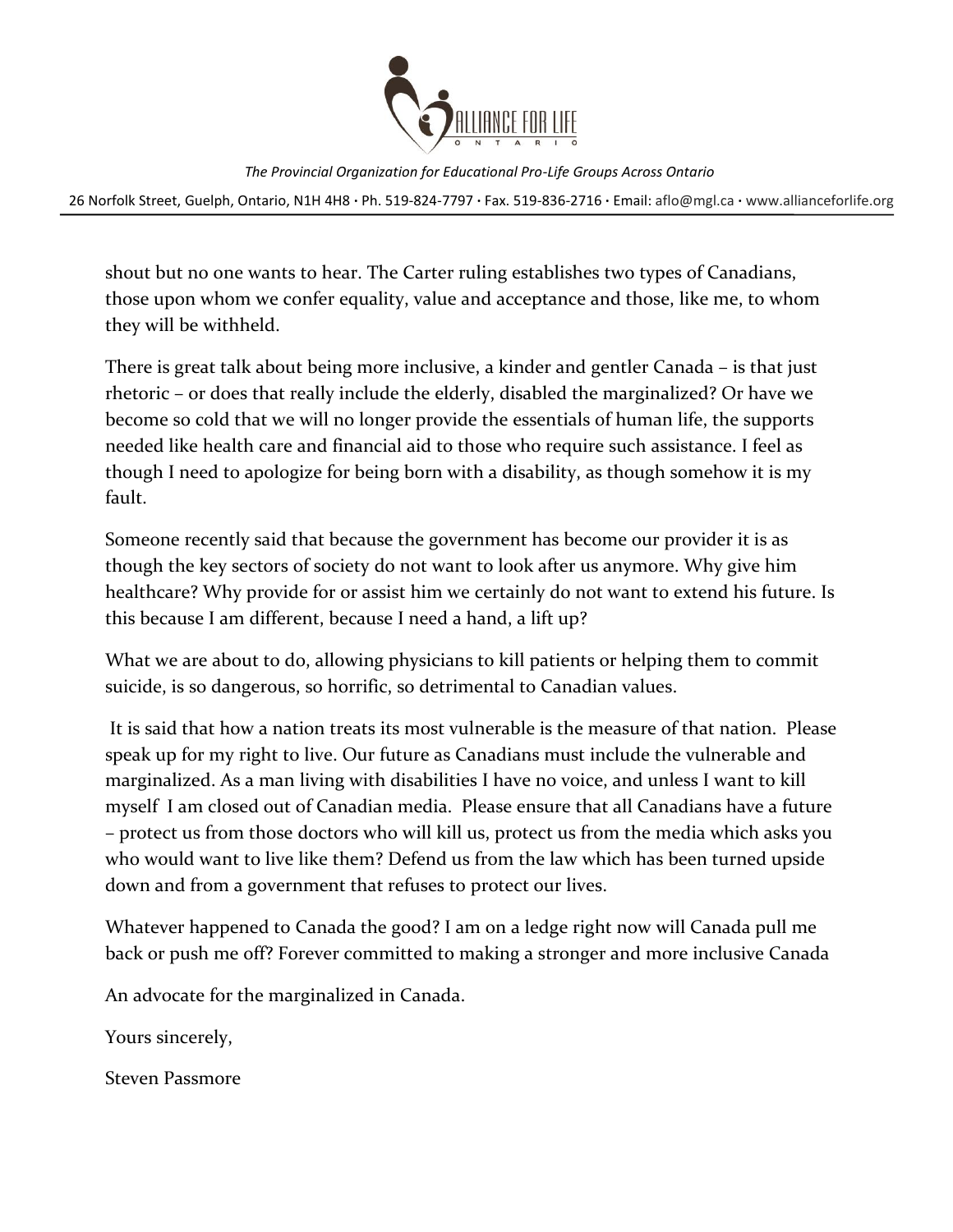

26 Norfolk Street, Guelph, Ontario, N1H 4H8 **∙** Ph. 519-824-7797 **∙** Fax. 519-836-2716 **∙** Email: [aflo@mgl.ca](mailto:aflo@mgl.ca) **∙** [www.allianceforlife.org](http://www.allianceforlife.org/)

### **Our office conducted research**

We conducted some research on a cause of death that the World Health Organization Director General describes as "a large public health problem which has been shrouded in taboo…". So important was this issue that WHO called for action all around the world in its first ever report on the subject released in September 2014. Over 800,000 people die of it globally each year - about one person every 40 seconds and it is the leading cause of death in 15-29 year olds around the world and highest globally in people 70 years and older. It is generally estimated that for every death there are twenty people who try to die this way.

75% of these deaths occur in middle to low income countries. In richer nations three times as many men die by it than women and the 50 and over male cohort are the most vulnerable. Women 70 and over are are more than twice as likely to die from it than their 15-29 year old counterparts. The saddest part is that almost everyone agrees that these deaths were preventable, "effective measures can be taken, even just starting at local level and on a small scale.." says Dr Alexandra Fleischmann scientist in the Department of

Mental Health and Substance Abuse at WHO. "Now is the time to act…" echoes Dr Shekhar Saxena Director, Department of Mental Health and Substance Abuse.

In Canada the rate of these deaths is 11.5 per 100,000 people with three times more men than women dying this way. These deaths are found in all age groups but highest in men between 40 and fify nine and are a major cause of preventable death. In just one year in Canada they represented, 100,000 years of life lost. Mental illness has been recognised as the most important risk factor with more than 90% of people having a mental illness or addictive disorder. Aside from mental illness, these deaths are often associated with, break up of relationships, financial hardships, deteriorating physical health, a major loss and/or a lack of social support.These deaths rank second as a leading cause of death for Canadians age 15-34 and single people wer 3.3 times more likely to die this way than those who are married. In the youth community there can often be "clusters' of these deaths, often fuelled by the attention given to the circumstances of the death by the community and the media.

We were of course looking into suicide which is, according to Anthony Dale, President and CEO of the Ontario Hospital Association "an extremely tragic outcome and devastating for the family and friends of the patient, as well as care providers…The safety of patients is the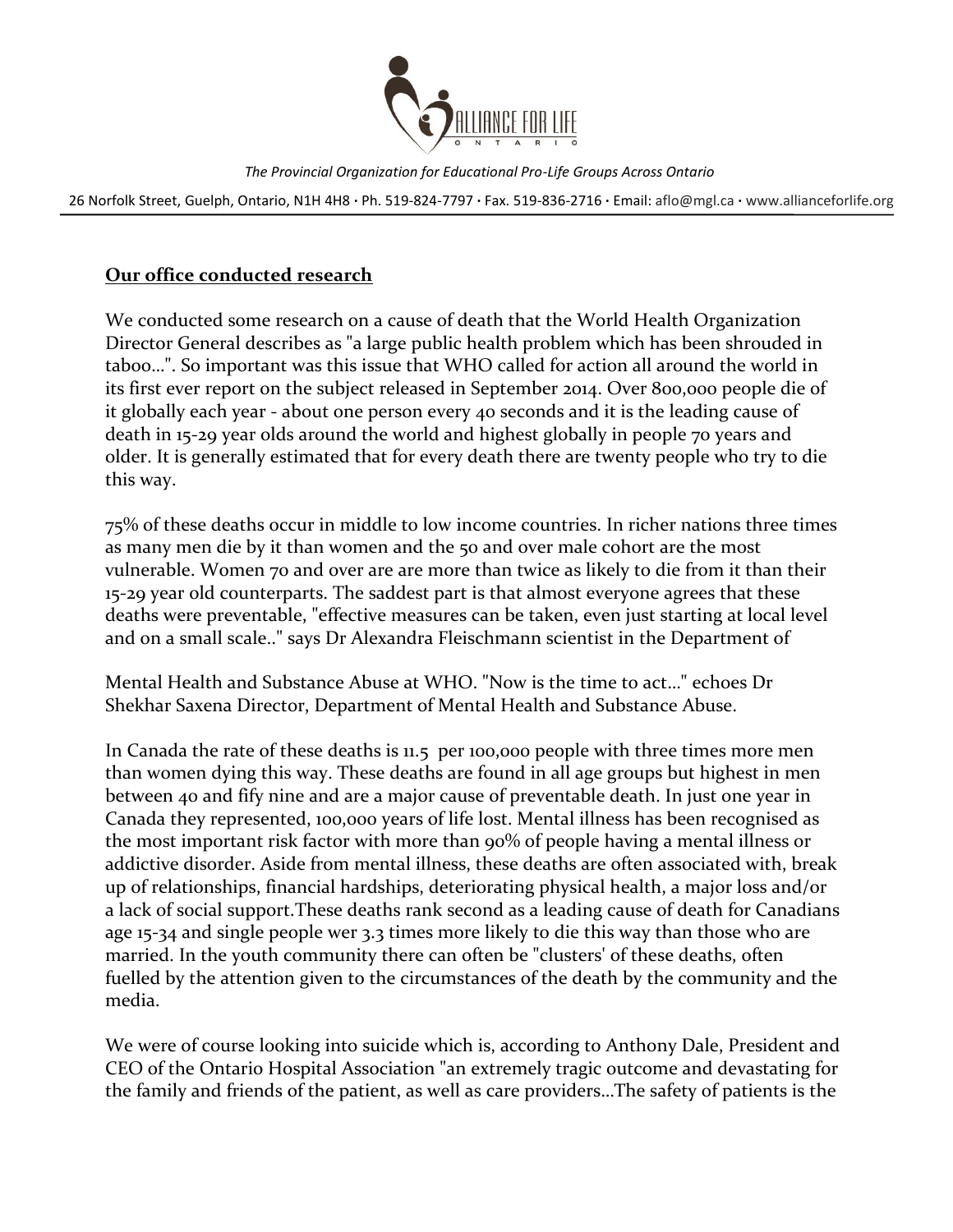

26 Norfolk Street, Guelph, Ontario, N1H 4H8 **∙** Ph. 519-824-7797 **∙** Fax. 519-836-2716 **∙** Email: [aflo@mgl.ca](mailto:aflo@mgl.ca) **∙** [www.allianceforlife.org](http://www.allianceforlife.org/)

first priority of Ontario hospitals, and we are constantly working with them to improve the care provided."

According to the June 26th 2015 press release, regarding the OHA newly established Suicide Prevention Standards Task Force, it has been working with government and other agencies for a number of years and together with the Canadian Patient Safety Institute released guidelines in 2011 on Suicide Risk Assessment.

In May 2015 two students at Garden City Collegiate, Winnipeg, killed themselves within days of each other and the Principal described the situation at the school as "reeling from the loss". In the US plans to prevent "suicide clusters" are implemented especially when several deaths, intentional or not, happen within the youth community in a short space of time. In one instance of these deaths a young man had fallen from a cliff quite unintentionally and within a short time two of his close friends had committed suicide, one of them had witnessed his fall. There is also a sense that a kind of "contagion" can happen with the community response and the media reporting of suicides among young people and this has led to a wariness in how these deaths are covered in the media and dealt with in schools.

### **On the Alliance of Hope for Suicide Survivors website we read the following;**

"*Sometimes in life, events occur that fracture the very foundation on which we stand. Our life, as we have known it, is forever changed and we find ourselves in an unexpected struggle, first just to survive and then to move forward. The Alliance of Hope for Suicide Survivors provides healing support for people coping with the shock, excruciating grief and complex emotions that accompany the loss of a loved one to suicide."*

### **On the Survivors of Suicide website it states**:

*"Historian Arnold Toynbee once wrote, "There are always two parties to a death; the person who dies and the survivors who are bereaved." Unfortunately, many survivors of suicide suffer alone and in silence. The silence that surrounds them often complicates the healing that comes from being encouraged to mourn. Because of the social stigma surrounding suicide, survivors feel the pain of the loss, yet may not know how, or where, or if, they should express it. Yet, the only way to heal is to*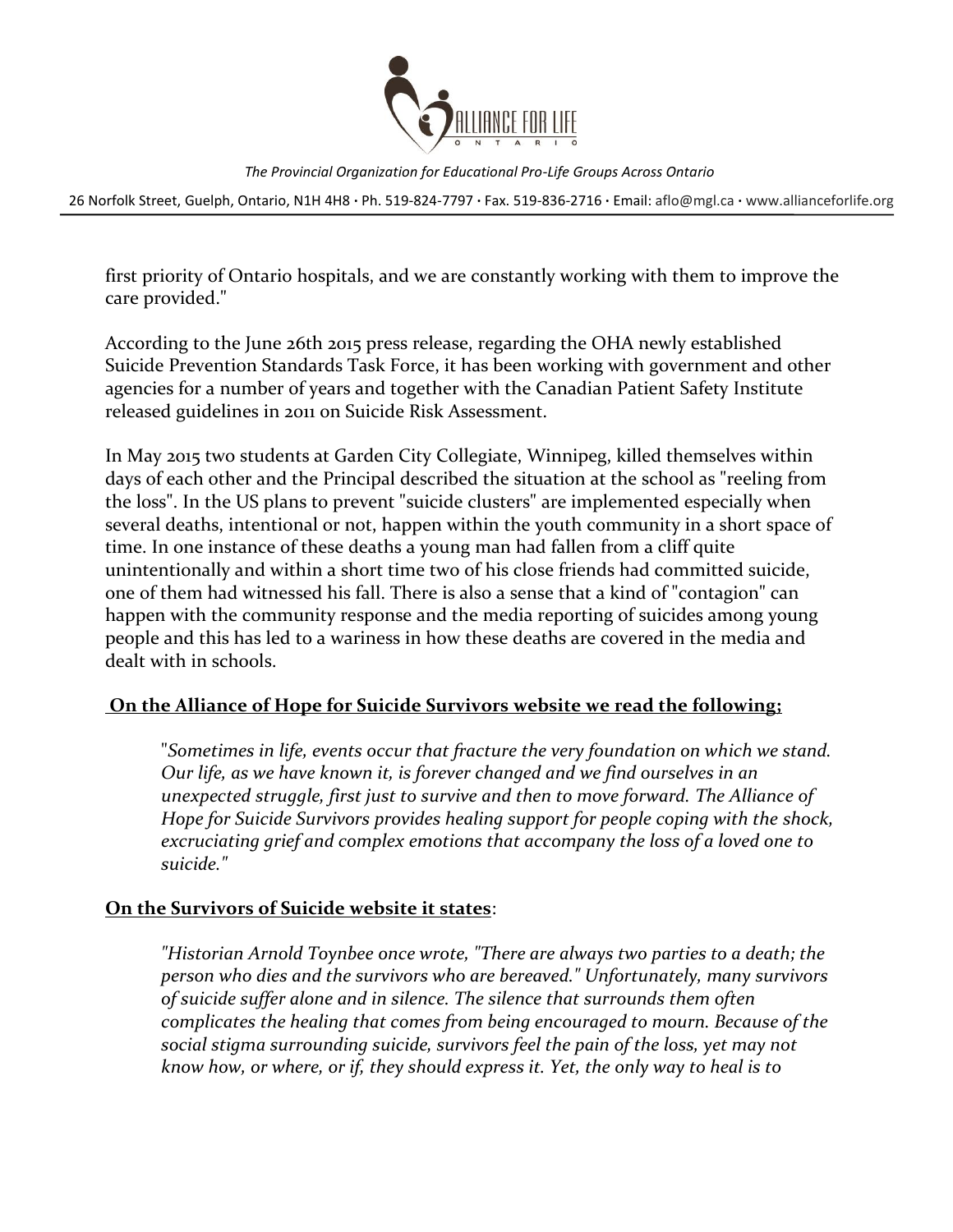

26 Norfolk Street, Guelph, Ontario, N1H 4H8 **∙** Ph. 519-824-7797 **∙** Fax. 519-836-2716 **∙** Email: [aflo@mgl.ca](mailto:aflo@mgl.ca) **∙** [www.allianceforlife.org](http://www.allianceforlife.org/)

*mourn. Just like other bereaved persons grieving the loss of someone loved, suicide survivors need to talk, to cry, sometimes to scream, in order to heal.* 

*As a result of fear and misunderstanding, survivors of suicide deaths are often left*  with a feeling of abandonment at a time when they desperately need unconditional *support and understanding. Without a doubt, suicide survivors suffer in a variety of ways: one, because they need to mourn the loss of someone who has died; two, because they have experienced a sudden, typically unexpected traumatic death; and three, because they are often shunned by a society unwilling to enter into the pain of their grief.*

### **The Mission statement of Your Life Counts states the following;**

*"YOUR LIFE COUNTS (YLC) is a critical front line resource working with youth, families, veterans, serving military personnel and emergency services in the battle against trauma, addictions and overwhelming life situations that may lead to thoughts of suicide. Through our unique outreach tool the "[Online Lifeline](http://www.yourlifecounts.org/need-help)" and extensive life affirming online and offline resources, YLC is dedicated to preventing suicide and intervening and supporting individuals who may be suicidal, and provides guidance and help to families who have lost a loved one to suicide. YLC saves lives! YLC is also passionate about creating and promoting leading edge, life-affirming strategies to meet the needs of individuals, including, ongoing empathic support, education, research, empowerment, training and advocacy through its resources, alliances, and programs worldwide."*

Recent statistics from the [Australian Bureau of Statistics](http://www.abs.gov.au/AUSSTATS/abs@.nsf/DetailsPage/3303.02013?OpenDocument) indicate that the promotion of suicide techniques has led to many younger people dying by suicide. According the Sydney Morning Herald:

"*New data from the national coronial information system shows 120 people died by taking Nembutal .. between July 2000 and December 2012. The deaths included one person under the age of 20, 11 people in their 20s and 14 people in their 30s. Voluntary euthanasia campaigners say the actual number of Nembutal deaths is even higher, as many deaths are not reported to the coroner and people who use the drug to take their lives take steps to make it look like the death is of natural causes."*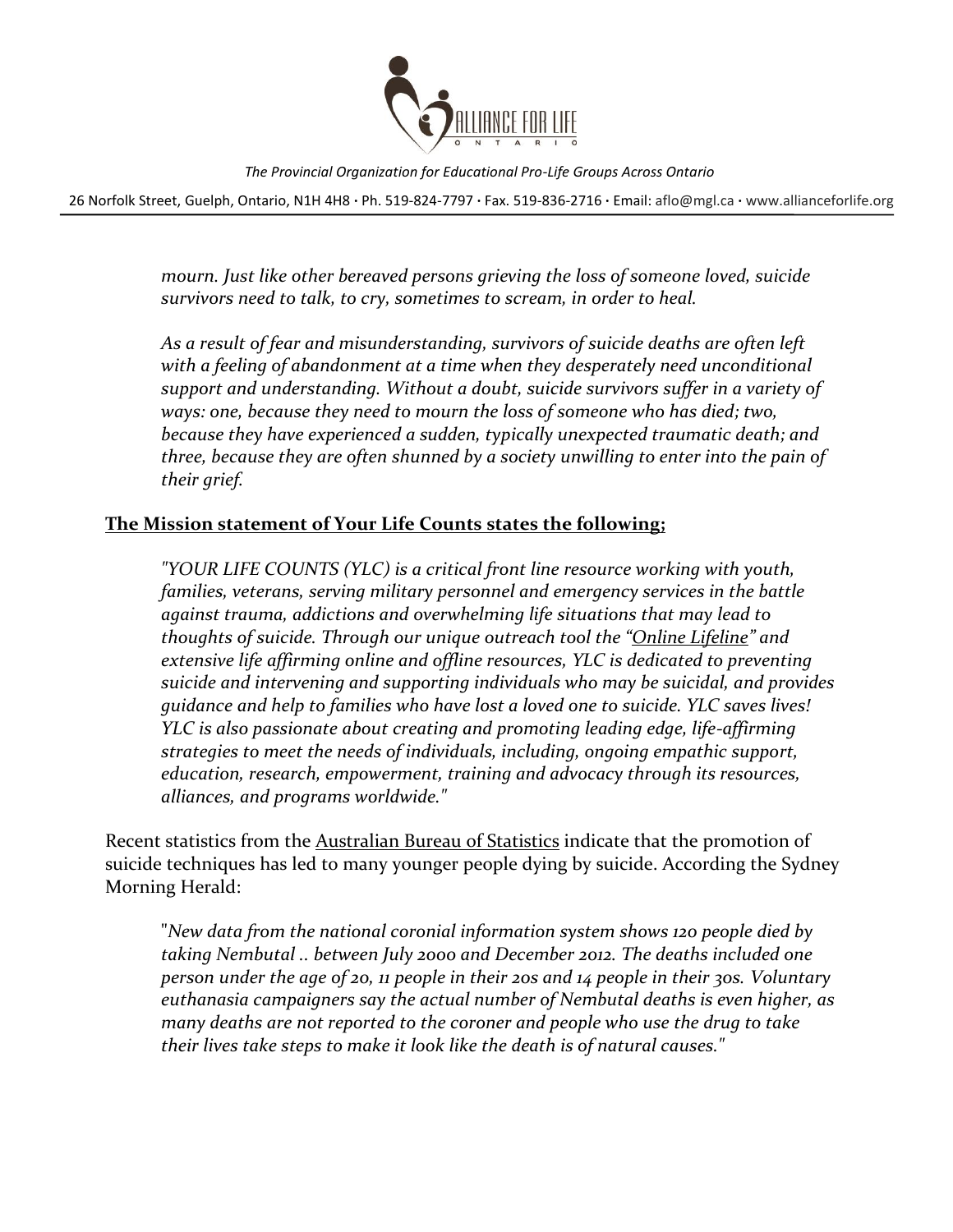

26 Norfolk Street, Guelph, Ontario, N1H 4H8 **∙** Ph. 519-824-7797 **∙** Fax. 519-836-2716 **∙** Email: [aflo@mgl.ca](mailto:aflo@mgl.ca) **∙** [www.allianceforlife.org](http://www.allianceforlife.org/)

We would like now to come to another point regarding suicide with medical assistance, and our Supreme Court of Canada decision in Carter. We are concerned that the most vulnerable people in our communities will feel pressure to forgo medical care to which they are entitled.. Canada is being ruled by what Dr Richard Fenigsen years ago called "rule by propaganda" since the Court has bypassed our elected Canadian Parliament.

### **G.K Chesterton put it best when he said; "***In an insane world the only thing that the sane can do is continually repeat the obvious***."**

If mental illness and addiction effect 90% of those who commit suicide and depression is the most common cause of suicide - 60% suffering from this condition - why when it comes to those who have irremediable illnesses and conditions do we change our response?

If you are otherwise able-bodied and have suicidal ideation we have prevention but if you are terminally or chronically ill, live with a disability or are suffering due to your illness, disease or condition - we now think suicide is a good thing for you.

How can suicide be at once a bad thing and a good thing - we do not consider suicide a good thing for most of us but an absolute boon for others?

### **If suicide is devastating to communities, families and friends, how will suicide with medical assistance be any different?**

Our opinion is that it will be worse because family members will be forced to go along with the charade of celebrating suicide! Physicians who actually believe medicine serves human life will be pressured to become killers. There will be ever increasing arguments for an ever widening group of people to have access.

We have been assured that other jurisdictions have safeguards that work and we should not be worried but we are agreeing to the ultimate indignation – killing a human being. The Supreme Court of Canada has robbed human life of its inviolable nature and made its worth subject to any number of markers.

Canada's law will infer that there is a concept of life not worthy to be lived -your life – should you say so. Canadian society will be made to agree that your life is not worth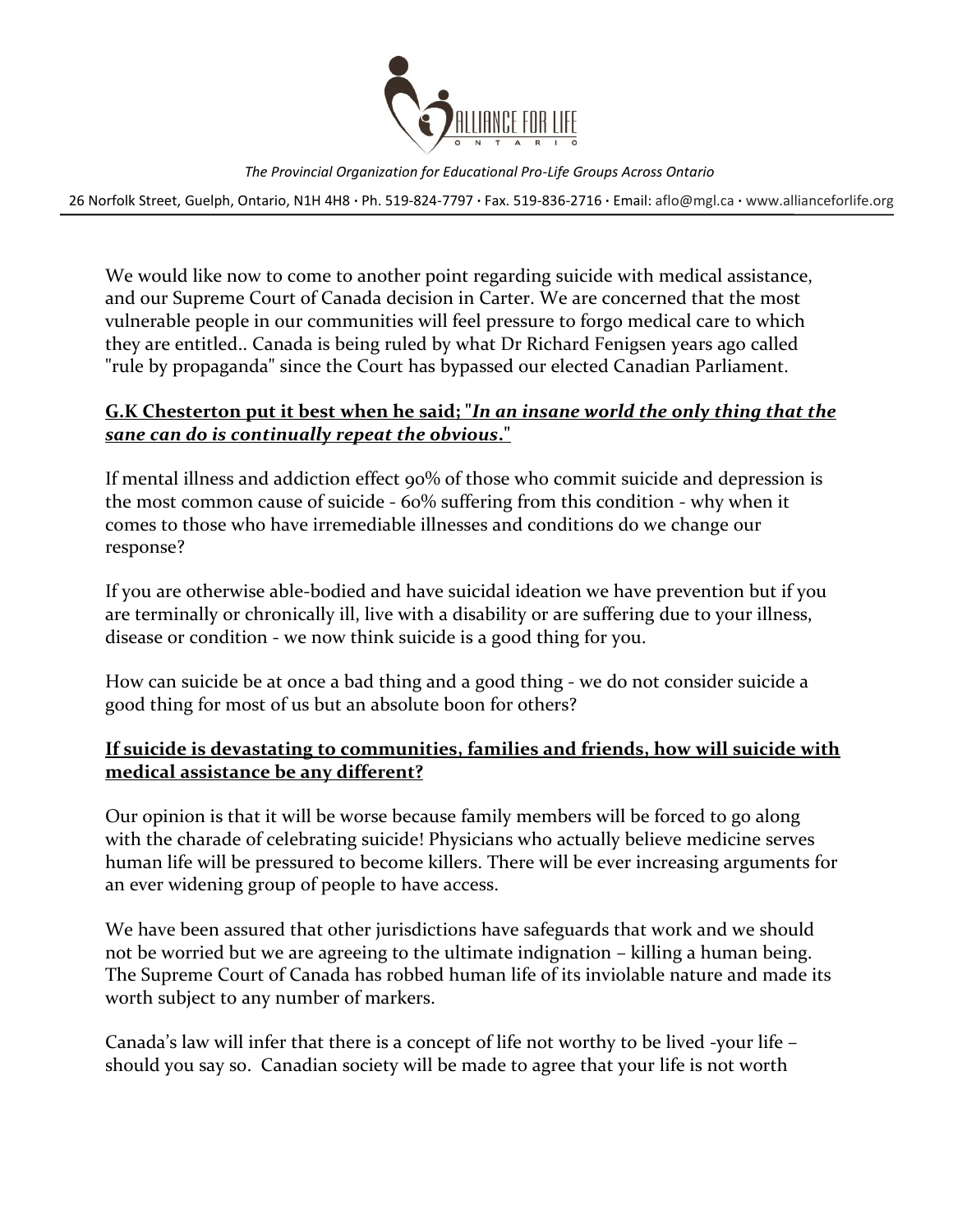

26 Norfolk Street, Guelph, Ontario, N1H 4H8 **∙** Ph. 519-824-7797 **∙** Fax. 519-836-2716 **∙** Email: [aflo@mgl.ca](mailto:aflo@mgl.ca) **∙** [www.allianceforlife.org](http://www.allianceforlife.org/)

living, and most of us would not wish to be in your shoes ever and so you should kill yourself with medical assistance.

In its final report "Informing the Future: Mental Health Indicators" June 2015, the Mental Health Commission of Canada noted the following:

- i) The rate of suicide per 100,000 adults (20-64) was 13.8 and drew a "Red Code" "*indicating significant concerns and/or the indicator is moving in an undesirable direction"*
- ii) The rate of suicide per 100,000 youth 15-19 was 9 and also rated a "Red Code" "*given the failure to dramatically reduce youth suicide in Canada".*
- iii) The rate of suicide per 100,000 Canadians living in three Canadian territories was 30.9 and drew a Red Code with provisions, "*While the high rate warrants a coding of red…the rate appears to be decreasing".*
- iv) The rate of suicide per 100,000 Canadians aged 65 years or older was 10.4. "*given a failure to reduce the seniors' suicide rate over time and alarmingly high rates for older men this indicator is red."*

In a recent letter concerning California's consideration of assisted suicide legislation Dr Aaron Kheriaty, a psychiatrist and director of the Program in Medical Ethics at the University of California Irvine, stated the following.

*"The desire to end one's life, or the request for assisted suicide, is almost always a cry for help,"* Kheriaty wrote. *"It is a distress signal indicating that something in the patient's situation is not adequately being attended to — an untreated clinical depression, fear or anxiety about the future or about one's medical condition, untreated or under-treated pain, family or relationship strain or conflict, and so on."*

The Oklahoman Editorial Board noted in its article regarding Dr Kheriaty's letter that he quoted

"*that 80percent to 90 percent of suicides are associated with clinical depression or other treatable mental disorders "including for individuals at the end-of-life and individuals with a terminal condition."* In Oregon which has suicide rates 35% higher than the national rates only 5% of individuals who died under Oregon's assisted suicide legislation, were referred to a psychiatrist.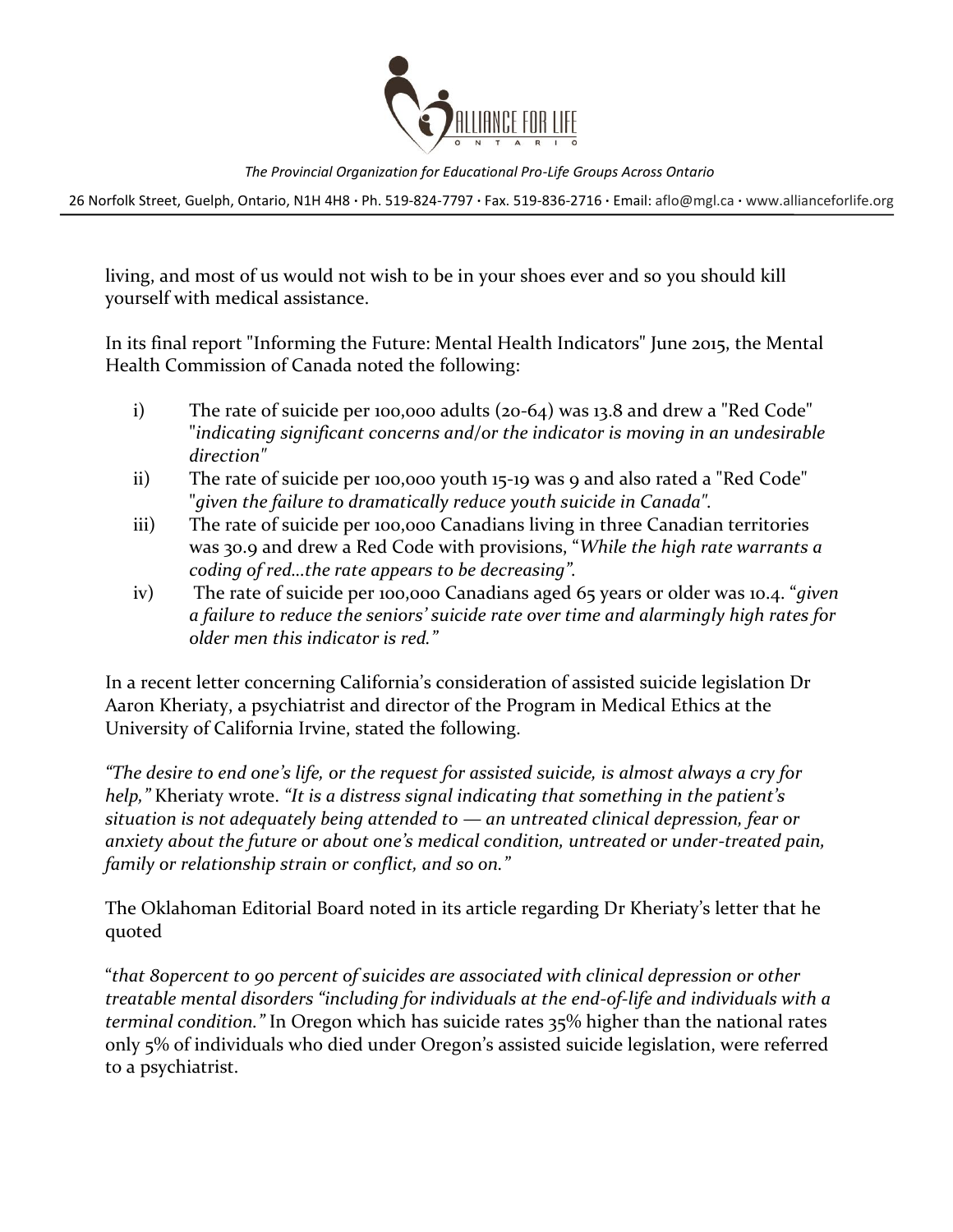

26 Norfolk Street, Guelph, Ontario, N1H 4H8 **∙** Ph. 519-824-7797 **∙** Fax. 519-836-2716 **∙** Email: [aflo@mgl.ca](mailto:aflo@mgl.ca) **∙** [www.allianceforlife.org](http://www.allianceforlife.org/)

### **Lessons from Oregon**

"As a cancer doctor (Radiation Oncologist), I have been concerned that the Oregon Health Plan covers the costs related to physician-assisted suicide, yet does not cover the costs of surgery, radiation therapy and chemotherapy in those patients with cancer who have a  $5\%$ or less 5-year survival.

That is true even when such treatment may prolong life or alter disease progression. In the financial rationing of healthcare in Oregon, cancer patients with advanced disease are being refused financial coverage for surgery, radiation therapy and chemotherapy; but they do receive financial coverage for physician-assisted suicide.

That is a why we say that legalized physician-assisted suicide is dangerous to vulnerable patients with serious illness. In a way, they are being sacrificed."

Sincerely,

Ken Stevens, April 15, 2008"

### **Reasons people might believe we need PAS –** They may have

- Experienced a tragic death
- Witnessed terrible suffering
- Fear suffering and pain
- Fear loss of control
- Fear being a burden
- Fear loss of "Dignity"
- Be depression at end of life
- **Most important reasons to desire PAS:**
	- wanting control of circumstances of death, dignity, and preferring to die at home
	- concerns about independence, ability for self-care and quality of life

### **Problems with Oregon**

- \$0 funding for governmental oversight
- Prescriptions counted by Department of Human Services (DHS)
- Data collected are kept secret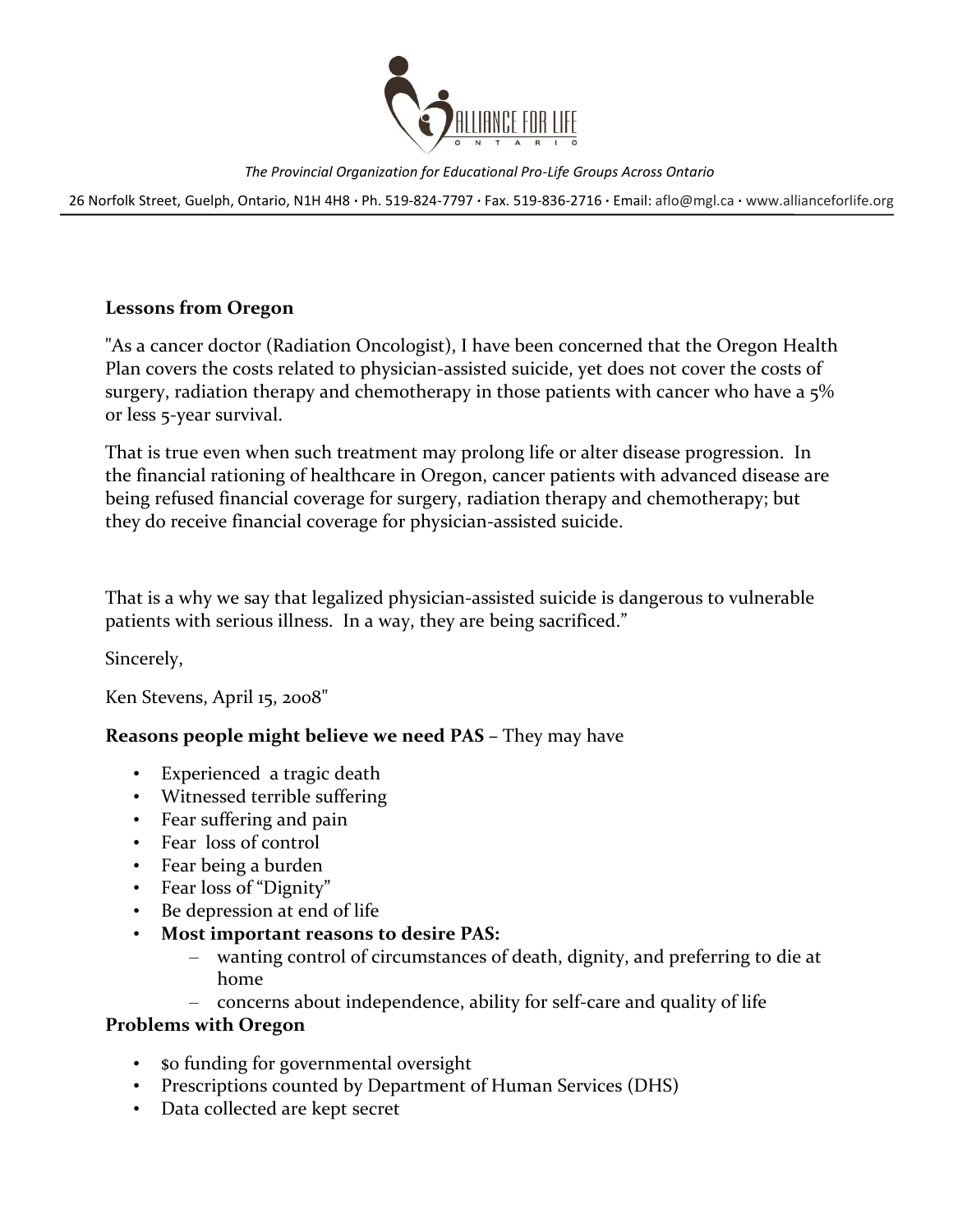

26 Norfolk Street, Guelph, Ontario, N1H 4H8 **∙** Ph. 519-824-7797 **∙** Fax. 519-836-2716 **∙** Email: [aflo@mgl.ca](mailto:aflo@mgl.ca) **∙** [www.allianceforlife.org](http://www.allianceforlife.org/)

- Original reports destroyed after annual summary made public by the DHS
- *No provision for medical record review* to detect fraudulent reporting
- No requirement for mental health examination
- No requirement for family notification
- No mechanism for reporting pressure on patients or penalty for failure to report undue influence
- No standard of care
- Legal protection for "good faith" lethal prescribing
- Negligence unlikely to be prosecuted (surviving parties may gain financially
- No rights for patients
- Legal protection (civil and criminal) for physicians involved in medical killing
- Independent verification not permitted
	- What if they fail to treat depression?
	- What if the patient is not mentally competent?
	- What about influence of those with financial interest?
	- What about coercion of the patient by family?
- No funding for state validation or enforcement
- The vulnerable are at risk
	- Patients with dementia: **Kate Cheney**
	- Patients with Depression: **Michael Freeland**
- Changing roles of doctors and nurses
	- Doctors give lethal injection: **Clarietta Day**
	- Nurses now getting involved: **Wendy Melcher**
- It doesn't always work
	- Waking up after 5 days: **David Pruitt**
	- No patient safeguards
	- No regulatory oversight
	- No judicial recourse (unique in medicine!)
	- "Intractable pain" is used as a scare tactic
	- \$\$ drives decisions about assisted suicide
	- Patient care worsens after lethal prescription<sup>xiii</sup>

### **Oregon; law not safe - wide open**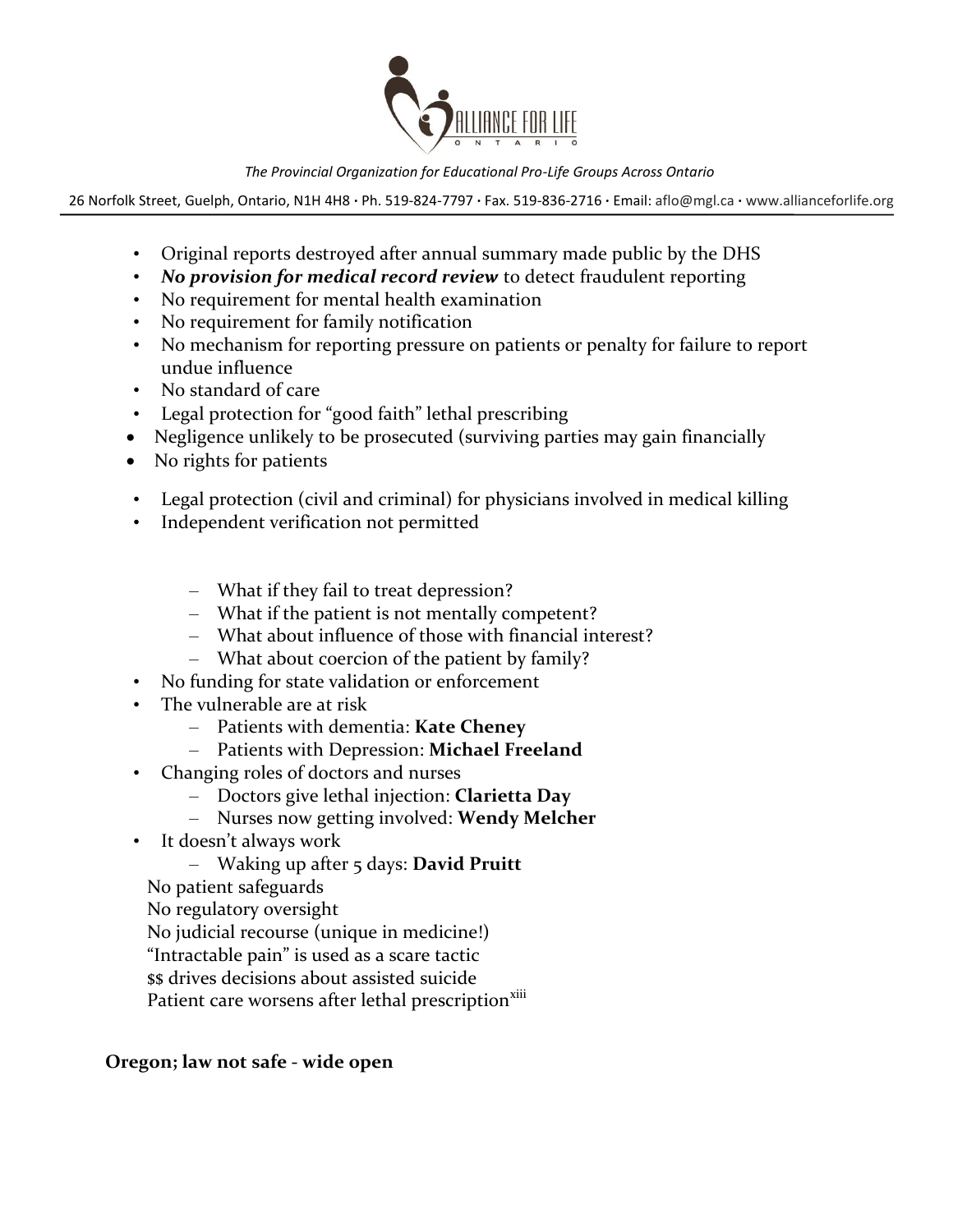

26 Norfolk Street, Guelph, Ontario, N1H 4H8 **∙** Ph. 519-824-7797 **∙** Fax. 519-836-2716 **∙** Email: [aflo@mgl.ca](mailto:aflo@mgl.ca) **∙** [www.allianceforlife.org](http://www.allianceforlife.org/)

"*Our law applies to "terminal" patients who are predicted to have less than six months to live. In practice, this idea of terminal has recently been stretched to include people with* 

*chronic conditions….Persons with these conditions are considered terminal if they are*  dependent on their medications, such as insulin to live. "Dr William Toffler<sup>xiv</sup>

*"[All] the protections end after the prescription is written. [The proponents] admitted that the provisions in the Oregon law would permit one person to be alone in that room with the patient. And in that situation, there is no guarantee that that medication is take [taken on a volunteer basis] So frankly, any of the studies that come out of that the state of Oregon's experience are invalid because no one who administers that drug…to that patient is going to be turning themselves in for the commission of homicide*.."xv

### **Elder Abuse**

In 2007, Statistics Canada reported that the overall rate of police-reported violence against seniors increased by 20 per cent between 1998 and 2005.

Seniors are the least likely demographic to suffer violent crime, but they are most at risk of suffering violence at the hand of a family member.

For those over 65, 47 out of every 100,000 women were violently assaulted by a family member, according to 2005 statistics. For men over the age of 65, the figure was 36 cases per 100,000 population.

The major perpetrators of violence against seniors were adult children (15 per 100,000 cases) or a current or former spouse (13 per 100,000).

*"In California, prominent elder abuse cases include; Victorino Norval, whose daughters allegedly instructed doctors to medically kill him so as to obtain quick inheritances…"xvi*

### **Will Canadians be offered a poisonous prescription instead of proper health care?**

In Oregon patients desiring treatment under the Oregon Health Plan have been denied the treatment and offered assisted suicide instead.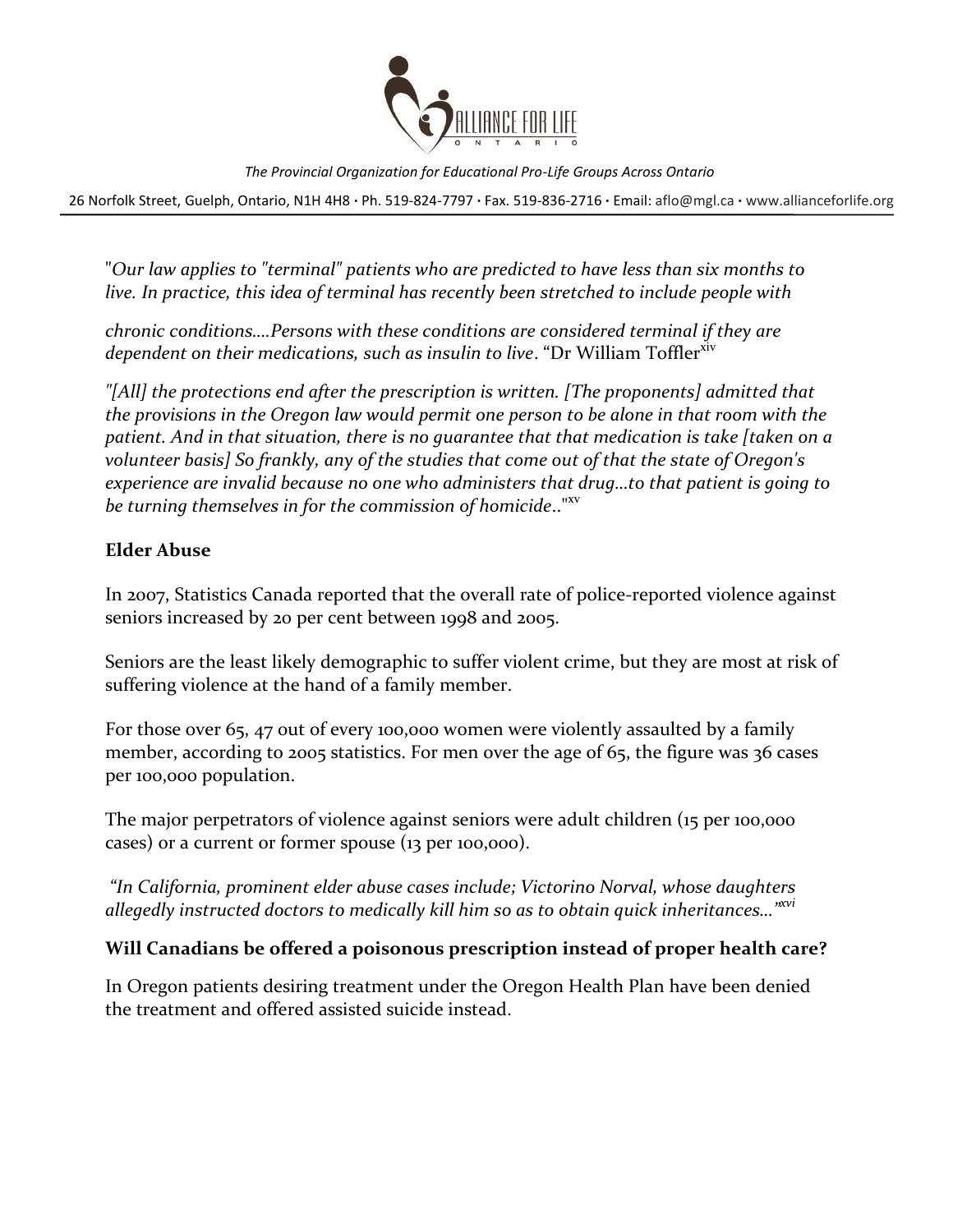

26 Norfolk Street, Guelph, Ontario, N1H 4H8 **∙** Ph. 519-824-7797 **∙** Fax. 519-836-2716 **∙** Email: [aflo@mgl.ca](mailto:aflo@mgl.ca) **∙** [www.allianceforlife.org](http://www.allianceforlife.org/)

### **Concluding thoughts**

How can we possibly consider euthanasia and physician assisted suicide on a universal scale when our palliative and hospice care is inaccessible to so many Canadians? The Government has a mechanism which it can call upon in order to give Canada time to assist people in really understanding what this "seismic shift" in our morality will mean. The Government should invoke the notwithstanding clause.

- 1) No Court, government, committee or individual has the jurisdiction to legislate that an innocent person may be killed even at their request.
- 2) Human life has an inviolable nature
- 3) The medical profession has been a noble profession which for hundreds of years has upheld, supported and cared for human life until death.
- 4) No one, including doctors should be protected from criminal sanction if they kill another human being.
- 5) Euthanasia and physician assisted suicide are methods of medical killing which do not belong in a civilized and democratic country like Canada.
- 6) Suicide Prevention should be offered to all human beings especially those who are suffering from chronic or terminal illnesses which cause them suffering.
- 7) Finding a right to die within the right to life is insanity.
- 8) Canadian attitudes toward suicide will be greatly affected by our government legitimizing suicide for those with disabilities or chronic and terminal illnesses or conditions.
- 9) Sadly, we believe that economic and "quality of life" will become the main factors in deciding who will receive ethical medical care and who will not.
- 10) We have no idea how this acceptance and allowance of suicide for some people will affect our most vulnerable young people

"But in all the polemics about "dignified death" used by the euthanasia movement and now by the courts, we cannot forget that dignity is not recognized by telling the old and infirm or comatose, how "undignified" their condition is, or how they would be better off dead.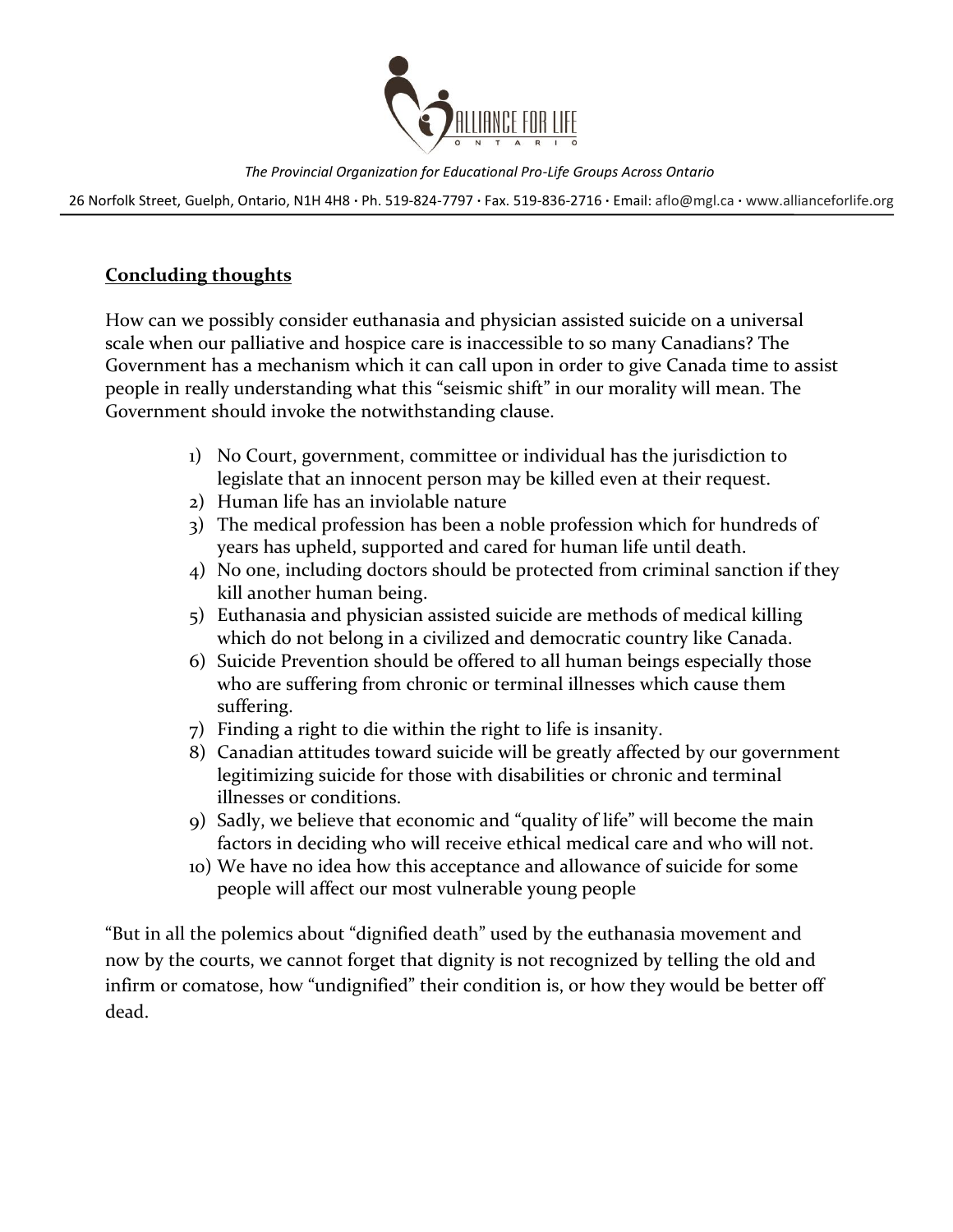

26 Norfolk Street, Guelph, Ontario, N1H 4H8 **∙** Ph. 519-824-7797 **∙** Fax. 519-836-2716 **∙** Email: [aflo@mgl.ca](mailto:aflo@mgl.ca) **∙** [www.allianceforlife.org](http://www.allianceforlife.org/)

It is not recognized by abandonment. It is certainly not recognized by standing by and watching someone die of thirst and hunger. The "mercy" killer adds the final rejection to the many already heaped upon the sick, invalid and dying by our community.

Dignity in old age, handicap unconsciousness, and suffering is enhanced, above all, in knowing that you are respected and loved. Surely we can find more creative ways of demonstrating love and respect than killing.<sup>xvii</sup>

Respectfully submitted

Mrs Jakki Jeffs

l

Executive Director

Alliance for Life Ontario

vi Dr Phillip Scheppens, General Secretary of the World Federation of Doctors Who Respect Human Life 1988

ix [http://www.ehow.com/list\\_6329186\\_duties-responsibilities-government.html](http://www.ehow.com/list_6329186_duties-responsibilities-government.html)

 $x<sup>i</sup>$  B.M.A Journal Vol 296 page 1408 14<sup>th</sup> May 1988

i Dr Cecily Saunders, "Death as a Salesman"

<sup>&</sup>lt;sup>ii</sup> Dr Christopher Hufeland 1762-1836

iii <http://www.pbs.org/wgbh/nova/body/hippocratic-oath-today.html>

iv <http://www.pbs.org/wgbh/nova/body/hippocratic-oath-today.html>

v "Watch your Language – Words shape attitudes" Frances Strong, Center Publications 1989

vii *CMAJ January 11, 2016* First published January 11, 2016, doi: 10.1503/cmaj.150064

x **THE RESPONSIBILITIES OF GOVERNMENT** By Roland Watson Lessons in Democracy <http://lessonsindemocracy.org/forum/govtresp.html>